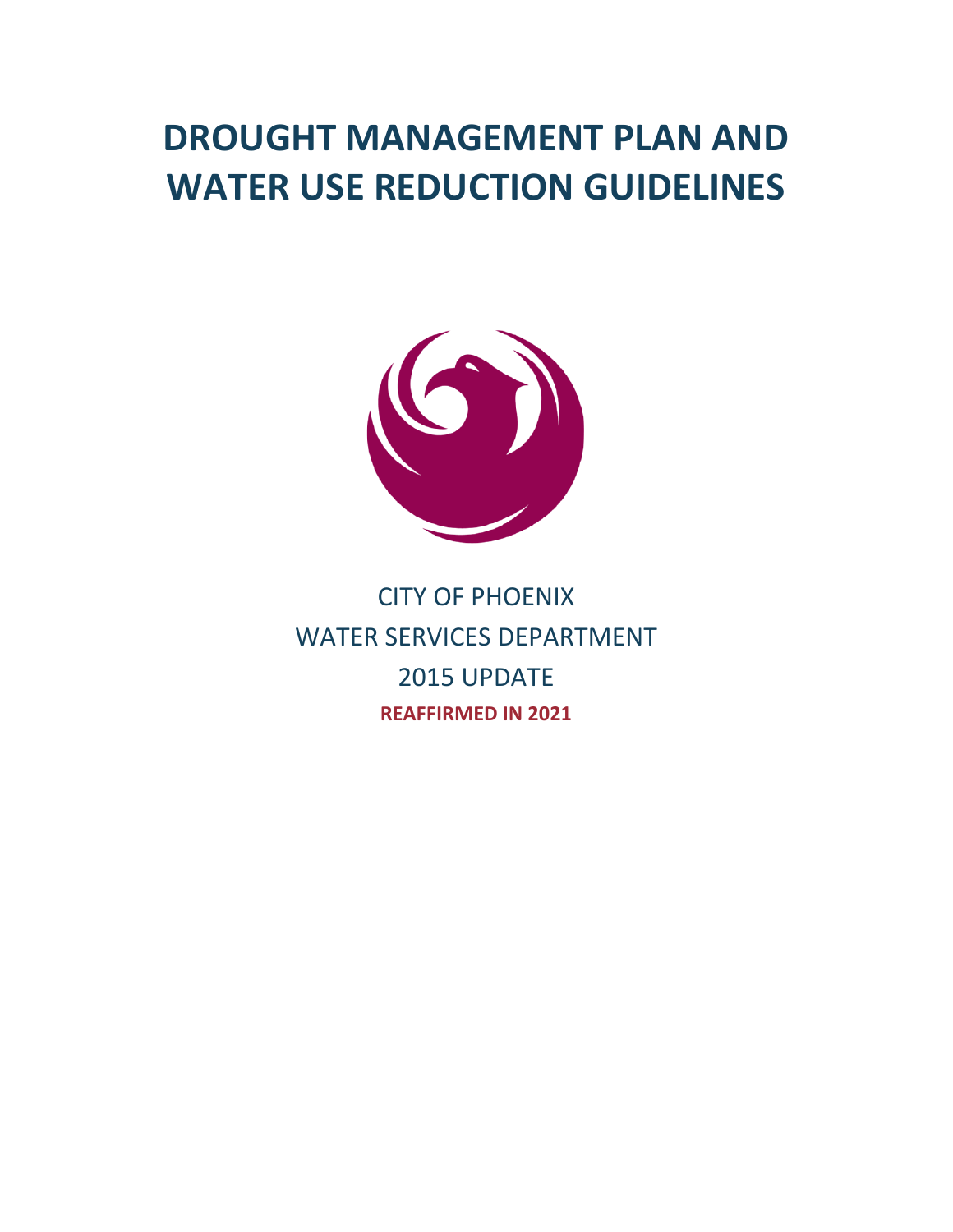

# **CHAPTER PAGE 1.0 INTRODUCTION............................................................................................................. 2 2.0 SUPPLY AND DEMAND – PROVIDING A CONTEXT FOR DROUGHT MANAGEMENT ........ 6 Figure 2‐1. City Domestic Water Supplies by Source, 2012 – 2014 Average............................. 7 Figure 2‐2. City Water Deliveries by Sector, 2014.................................................................... 8 3.0 PLANNING FOR DROUGHT ............................................................................................ 9 Figure 3‐1. Shortage Response Framework........................................................................... 11 Figure 3‐2. Demand Management and Supply Sufficiency .................................................... 14 4.0 SHORTAGE REDUCTION GUIDELINES ........................................................................... 15 Figure 4‐1. Summary of Curtailment Measures..................................................................... 16 5.0 ADDRESSING SHORTAGE – CONCLUSION .................................................................... 23 APPENDIX A ‐ DROUGHT MANAGEMENT ORDINANCE........................................................... 24**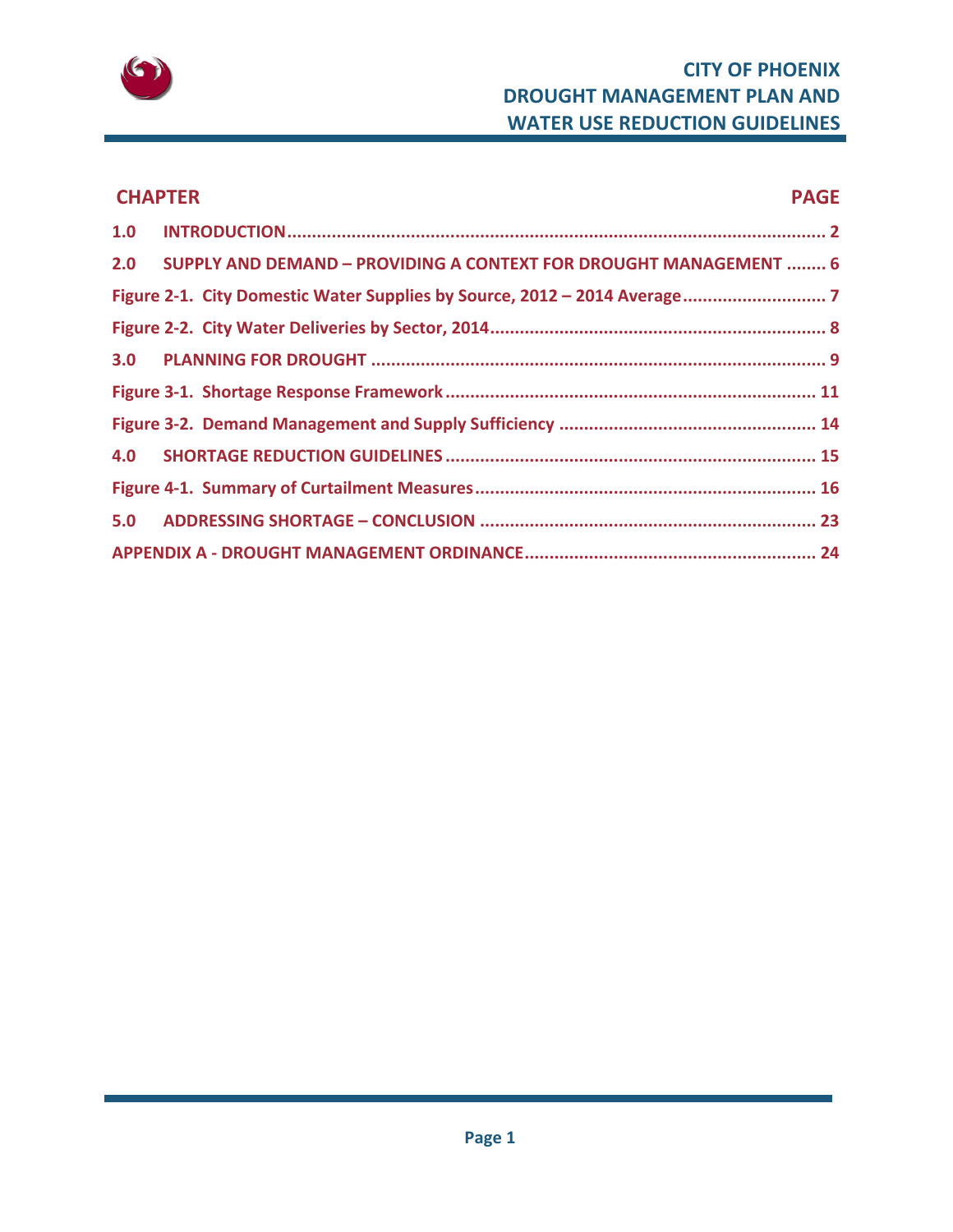

# **1.0 INTRODUCTION**

Phoenix is built for drought.

In a broad sense, every water‐related action the City and its residents have undertaken since the City was founded has been for the purpose of mitigating or responding to drought. Phoenix is not particularly vulnerable to earthquakes, blizzards, hurricanes, tornadoes, or other natural disasters, but it is nearly always hot and dry here, and drought is a constant threat. The rehabilitation of ancient canals, the building of Roosevelt Dam, the introduction of Colorado River water into central Arizona, the adoption of the Groundwater Management Act, the settlement of water rights claims with Native American communities, the development of the City's five surface water treatment plants, the installation of the water transmission mains and 7,000 miles of pipelines, the development of the City's two wastewater reclamation plants that treat water for re‐use, the creation of the City's aquifer recharge facilities, the exchange program with the City of Tucson, and the implementation of the City's water conservation efforts are all activities undertaken to ensure public safety, economic opportunity, and quality of life in a desert community that basically exists in perpetual drought.

Since the 1980s, Phoenix has implemented water resource, water conservation, and infrastructure master plans. These efforts have led the City to have a diverse and ample water supply portfolio, have helped customers improve their water use efficiency, and have resulted in the infrastructure necessary to effectively convey water to customers. However, drought is a regular phenomenon in the southwestern U.S. and within the Colorado, Salt, and Verde River watersheds, where Phoenix gets most of its supplies. Reconstructed stream flow data on these watersheds indicates drought has endured for decades. Extended drought could lead to future water supply shortages for Phoenix. The Drought Plan builds upon these efforts and the City's Water Resources Plan, Water Infrastructure Master Plan, and Water Conservation Plan, and is crafted to:

- prepare Phoenix customers for the impacts of shortage;
- identify mechanisms through which the impacts caused by shortage can be shared equitably and in proportion to the magnitude of the shortage;
- identify tools that can be deployed to minimize disruption of the economy so that jobs are protected and regional economic stability is preserved;
- establish reliable two-way communication to provide timely information and feedback relative to voluntary measures and restrictions prior to and during shortage or other supply insufficiency conditions;
- ensure competent implementation of demand reduction measures; and
- identify tools that can be used to protect public health and safety during the most dire water shortage situations.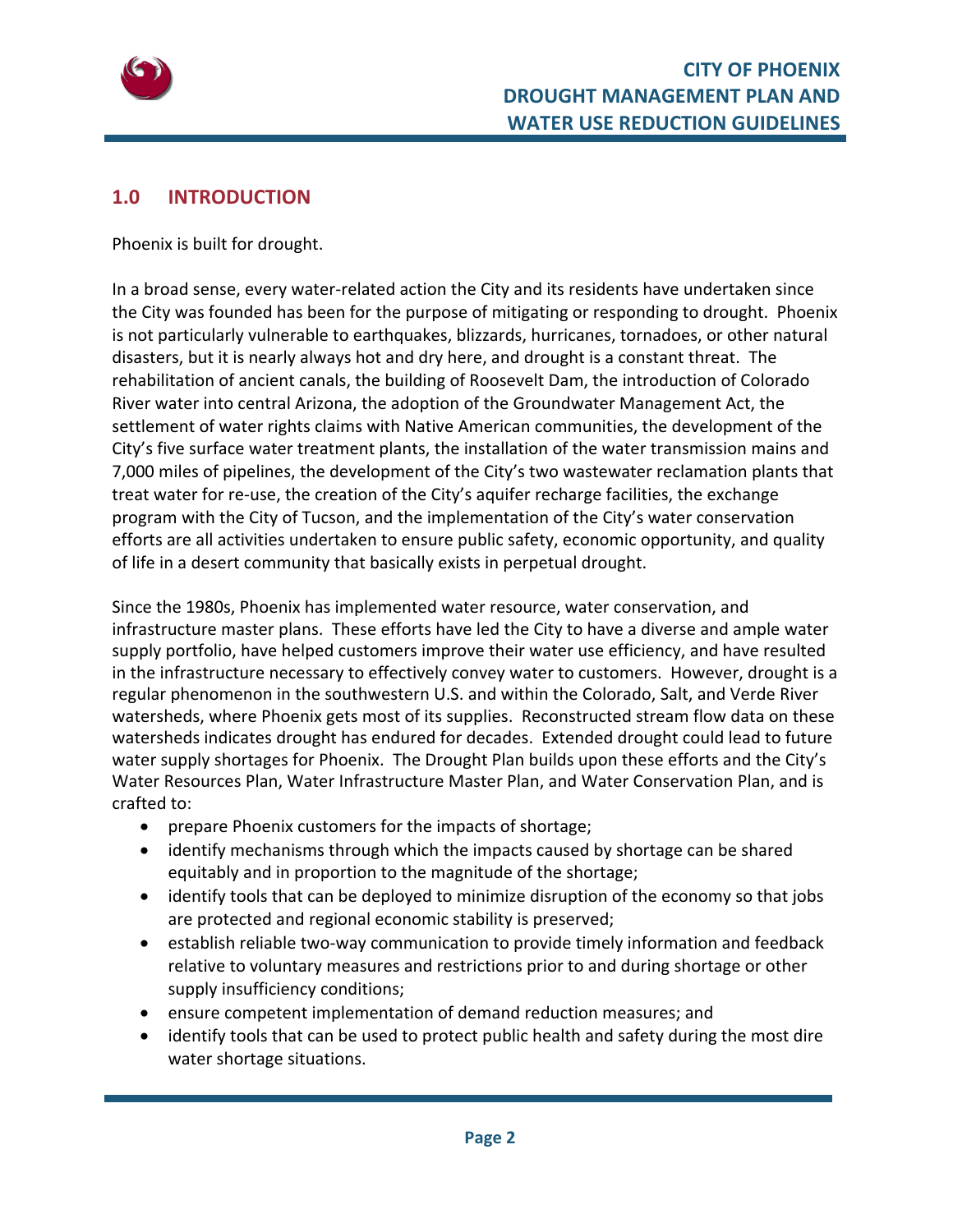

Phoenix completed its first Drought Management Plan (Plan) in 1990, followed by an update in 2000. In the 15 years since the update was completed, many tenets remain constant, but much has also changed and evolved. Changes in water demand since 2000, whether resulting from changes in plumbing code, landscaping preferences, types of non‐residential uses, or other factors have implications for drought mitigation strategies. Phoenix has adjusted its supply portfolio by acquiring or leasing additional Colorado River supplies since 2000, but has also relinquished groundwater supplies from McMullen Valley. Climate change implications appear to be much more important, and many large‐scale models point toward hotter and drier conditions in the southwestern U.S. However, much research still remains to be done to better understand what may happen in the future and how Phoenix's supplies could be affected.

These factors, among others, led to this 2015 update to reflect these changes. One notable change for this update is the title of the plan, now called the Drought Management Plan and Water Use Reduction Guidelines. This change addresses a common misunderstanding about "drought" and "shortage". The terms are often used interchangeably, but they have significantly different meanings, especially in the arid Southwest. In this context, **drought** is a prolonged period of unusually dry climatic conditions over the Colorado, Salt and Verde River watersheds that supply most of Phoenix's water. These conditions reduce snowfall and rainfall, leading to a sustained period of below average spring runoff into reservoirs, which leads to a decline in reserve storage and supply security. **Shortages** occur when droughts endure with enough magnitude and severity such that normally available supplies are inadequate to meet current water demands. This distinction is important; it establishes a foundation for a prioritized, systematic framework of actions and measures that are adaptable to actual available supplies during both drought and shortage conditions.

It is also important to note that the City of Phoenix has maintained a very active and successful water conservation program since the 1980's, and has experienced a significant decline in water consumption rates of roughly 30% over the last twenty years. The City focuses its water conservation efforts on long‐term culture change regarding water use and encourages its customers to embrace a desert lifestyle. While demand management tools appear in the Drought Management Plan and Water Use Reduction Guidelines, these tools should not be confused with on‐going water efficiency and conservation efforts, as the drought plan tools are targeted towards short-term efforts and extreme shortage situations. In other words, the drought plan is not a water conservation program.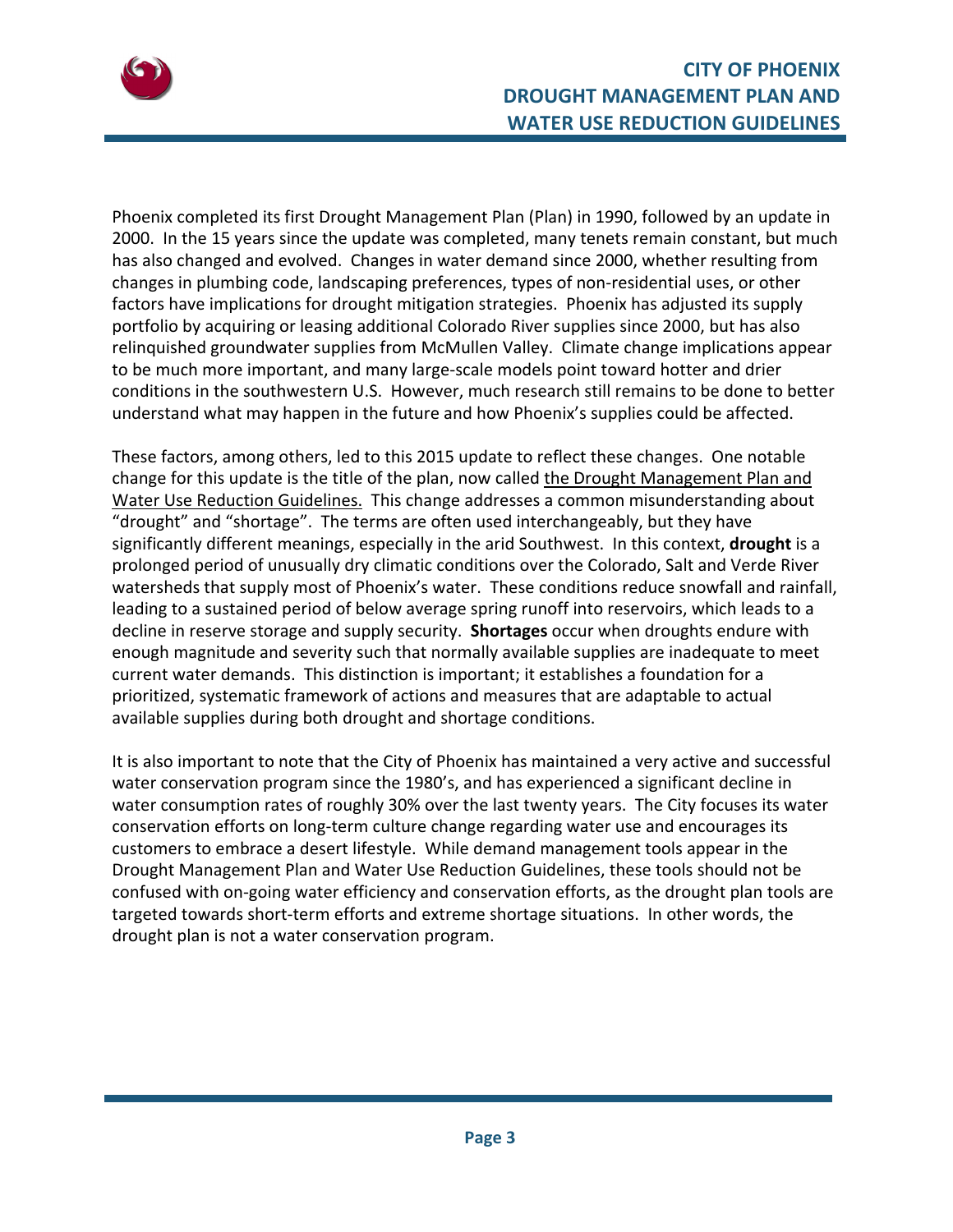

#### **1.1 CURRENT DROUGHT MANAGEMENT AUTHORITY AND REQUIREMENTS**

#### **1.1.1 DROUGHT MANAGEMENT ORDINANCE**

In 1990 the Water Services Department (WSD) completed the first Drought Management Plan. That same year, WSD recommended that drought management authority be codified into ordinance to provide the mechanisms needed to implement the Plan by the WSD Director, which was adopted by City Council as the Drought Management Response Procedure (P.C.C. 37‐ 121). The Ordinance authorized the WSD Director to implement a Drought Management Plan based upon four progressively restrictive water use reduction stages tied to the severity of drought.

The WSD Director is authorized to declare water use reduction stages and impose water use reduction measures as generally prescribed below:

- A Stage 1 Water Alert is when an insufficient supply situation appears likely. This stage triggers an intensive public education and information program.
- A Stage 2 Water Warning is when an insufficient supply situation occurs. This stage authorizes the WSD Director to impose and enforce water use reduction regulations and to impose a drought surcharge on the City Services Bill.
- A Stage 3 Water Emergency is when additional reductions in water supplies occur beyond the Stage 2 level, and water transfers and groundwater pumping are insufficient to meet water demands in the service area. Additional or increased water use reduction regulations and increased surcharges may be implemented by the WSD Director at this stage.
- A Stage 4 Water Crisis is when the WSD Director determines that, based on the severity of the crisis, additional measures must be instituted to protect human health and safety.

The Drought Management Ordinance also describes the circumstances and uses of any surcharges, fees, penalties and variances that may be implemented by the WSD Director, and addresses shortages caused by short term events, giving the WSD Director the authority to implement an Emergency Response Plan to address them. Limited exemptions to drought response measures are given to reclaimed water users. Current language of the full ordinance can be found attached as Appendix A – Drought Management Ordinance.

# **1.1.2 STATE COMMUNITY WATER SYSTEM REQUIREMENTS – DROUGHT PREPAREDNESS PLAN**

The State of Arizona's State Community Water System requirements (A.R.S. § 45‐341 ‐ 45‐343) specify that large community water systems (those systems that serve more than 1,850 persons) must prepare a drought preparedness plan that shall be designed to meet the specific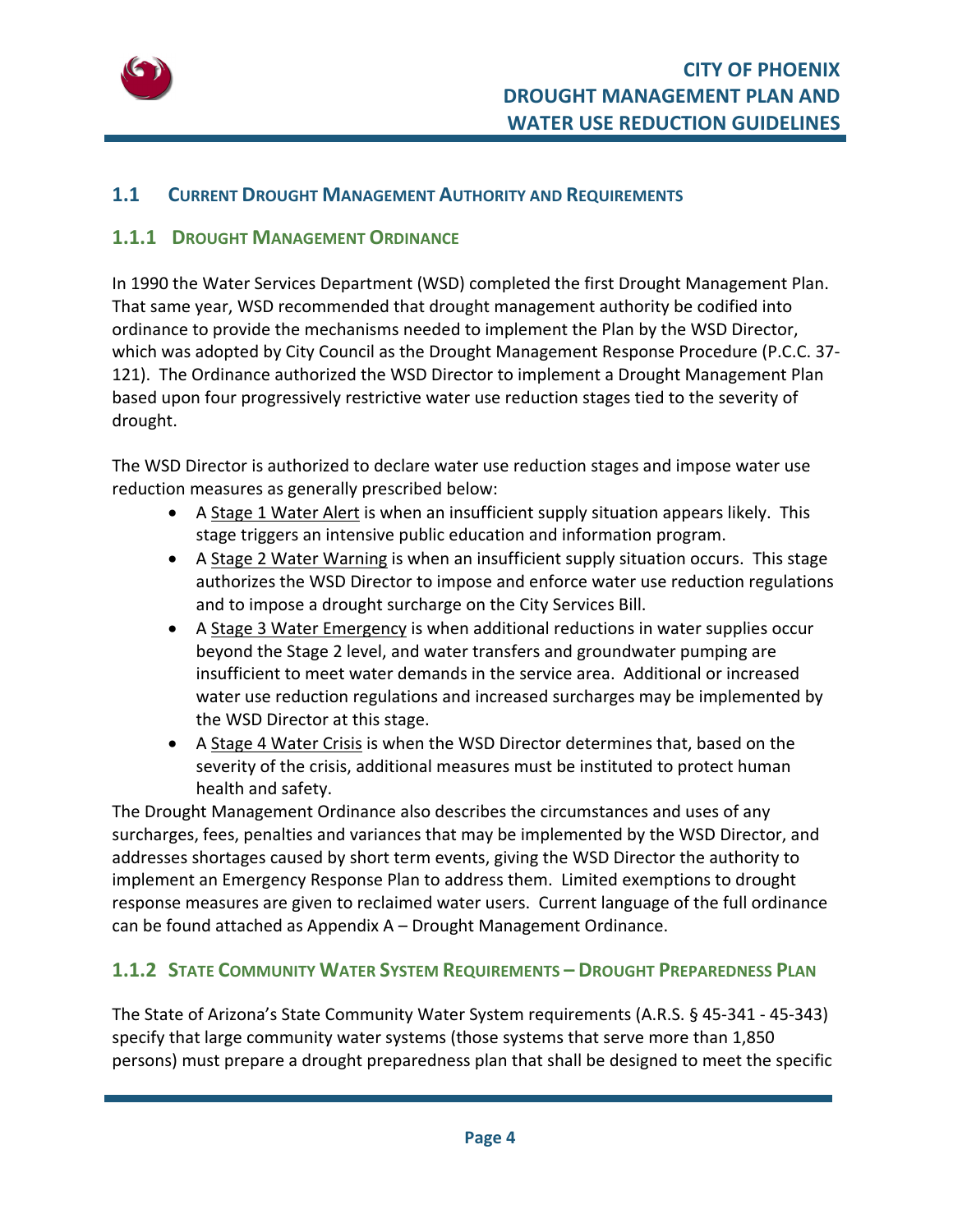

needs of the water system. The plan must include contact information for the persons responsible for directing operations during an emergency period, drought response stages for the implementation of reductions due to shortage, a plan of action that the community water system will take in response to drought conditions, including public information and education provisions, development of emergency supplies, and specific water supply and or demand management measures for each stage of drought or shortage conditions.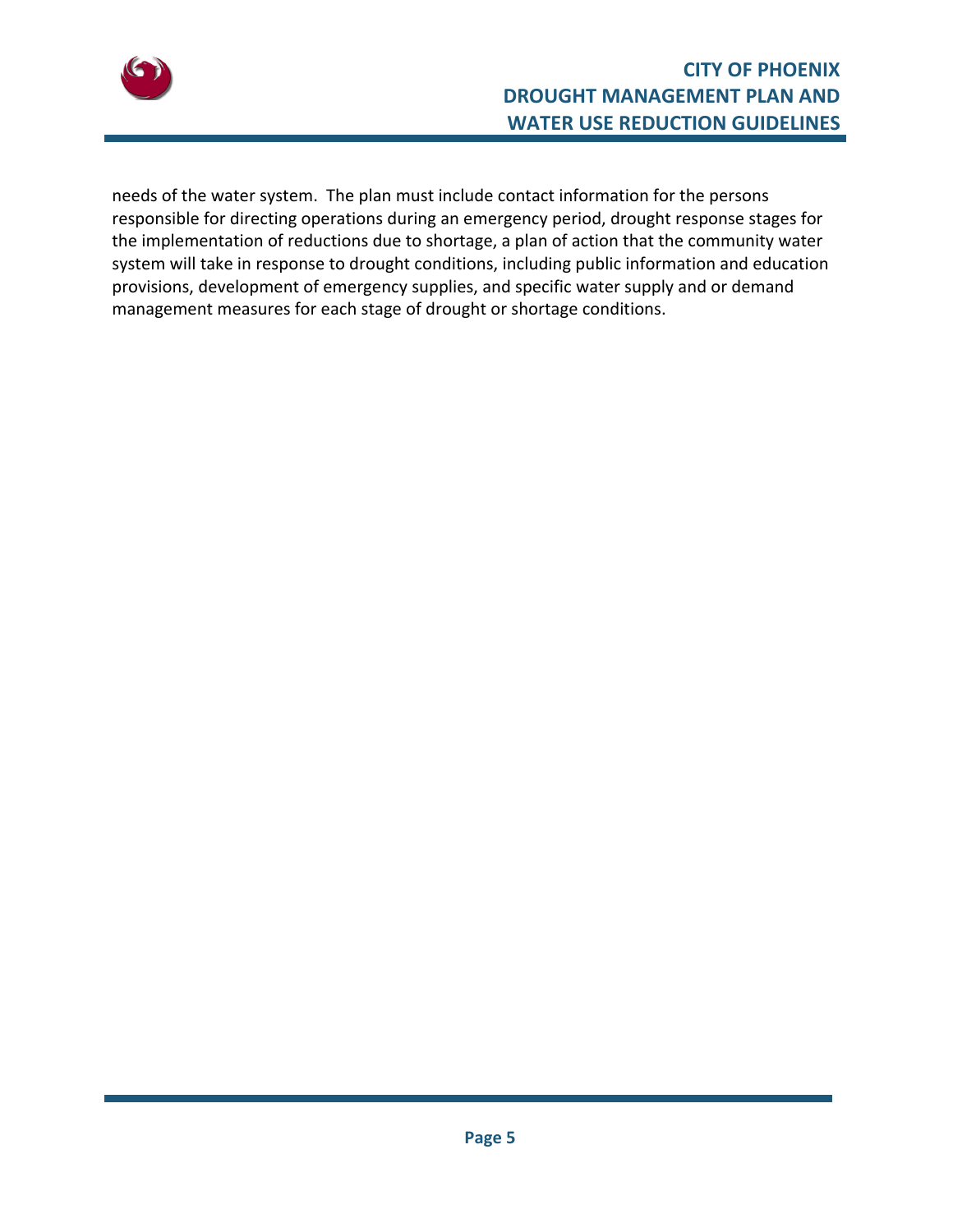

# **2.0 SUPPLY AND DEMAND – PROVIDING A CONTEXT FOR DROUGHT MANAGEMENT**

Phoenix has a unique portfolio of water supplies and specific characteristics about its water demand that are intrinsic to the management of potential supply shortages. Brief overviews of the City's supplies and demands described below are intended to provide some context to Phoenix's drought management and shortage mitigation approach. A comprehensive summary of supplies and demands can be found in the Water Resources Plan.

# **2.1 SUPPLY**

Phoenix's typical water supplies delivered to customers are grouped into five major categories:

- Surface water associated with the Salt River Project (SRP);
- Salt and Verde River water supplies developed by or exchanged to Phoenix;
- Colorado River water delivered through the Central Arizona Project (CAP);
- Groundwater pumped from City wells or delivered by SRP;
- Reclaimed water (or treated wastewater effluent) for certain non‐potable uses; and
- Long-term Storage Credits.

The first three categories are all surface water supplies. Normally, more than 90 percent of the City's demand is met with surface water from the Colorado, Salt and Verde Rivers. Surface water supplies are considered renewable because they are replenished with runoff from melting winter snowpack from the mountainous watersheds of the rivers. This is in contrast to groundwater, which is generally considered non‐renewable because natural recharge into the underground aquifer from the surface is often a very slow process. However, unlike groundwater, surface water supplies in the southwest are susceptible to multi‐year cyclical wet and dry periods. Drier periods caused by drought can last many years, which can lead to supply shortages for Phoenix. Climate change may exacerbate the length and intensity of drought in the southwest.

Phoenix (and the Arizona Water Banking Authority on behalf of Phoenix and other entities) also periodically recharges surface water supplies into the aquifer as a hedge or bank against possible supply shortages. Once stored, this water becomes a Long‐term Storage credit that can be pulled back out of the aquifer, or "recovered" through the use of wells.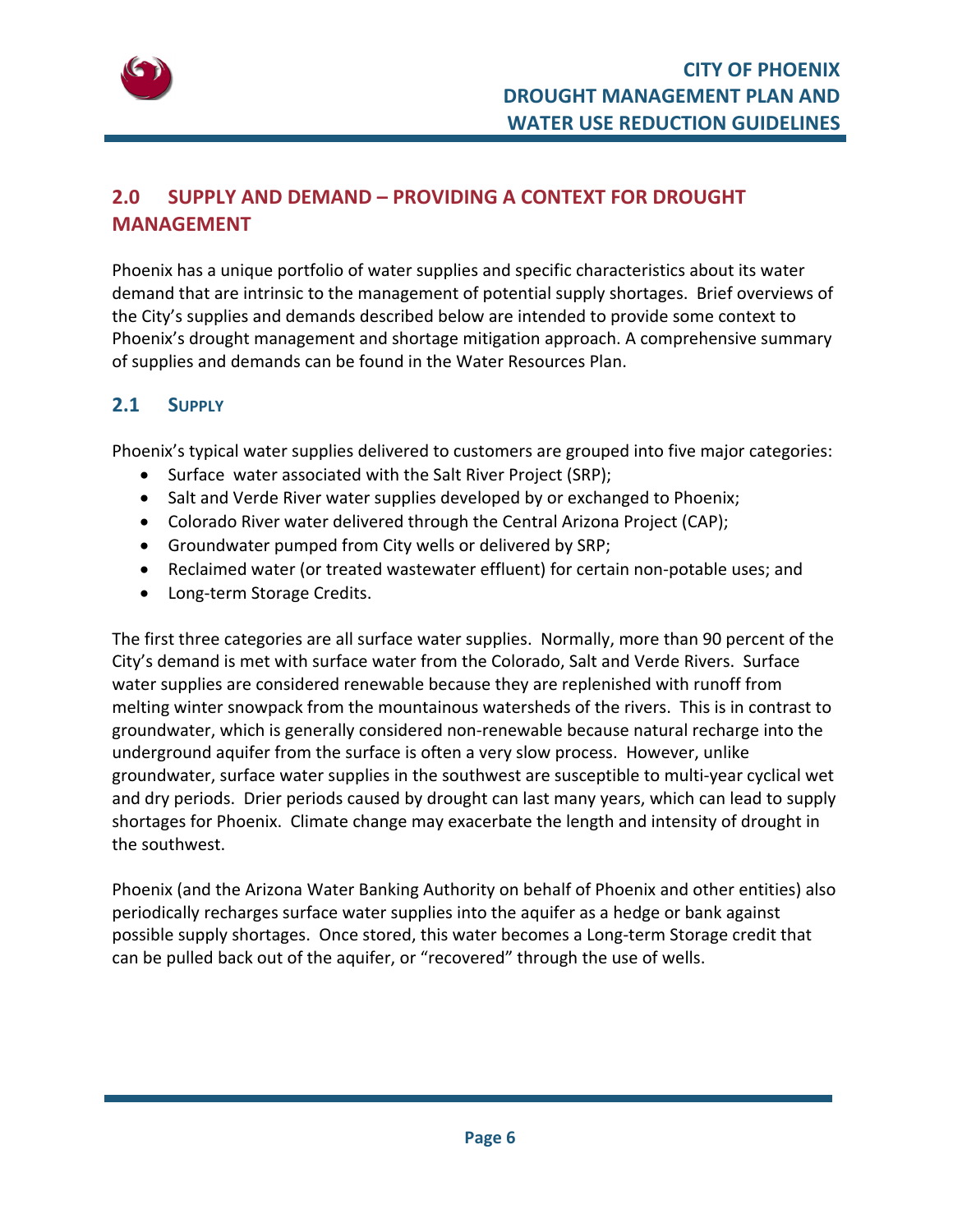



# **FIGURE 2‐1. CITY DOMESTIC WATER SUPPLIES BY SOURCE, 2012 – 2014 AVERAGE**

#### **2.2 DEMAND**

The City serves water for a wide range of uses. Residential water use, which includes single family homes, apartments, townhouses, condominiums, etc., accounted for about 71% of the City's water deliveries in 2014.

Commerce and Industry, which may include such diverse water uses as retail, restaurants, warehouses, hotels, offices and other non-residential private sector uses, accounts for another 20% of the City's water deliveries. Local, state and federal governments, as well as institutional users such as colleges and schools, account for the final 9% of the City's water deliveries.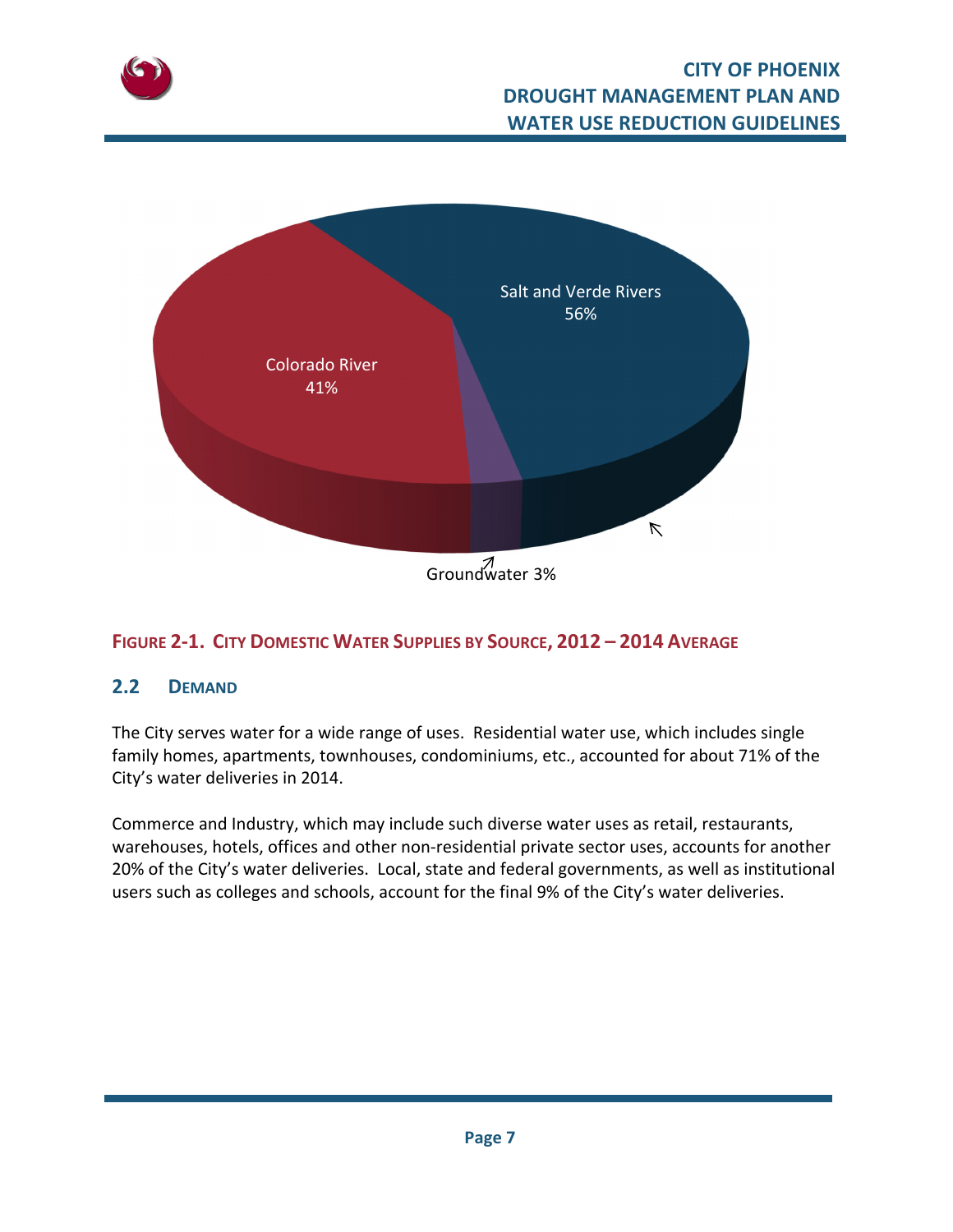



**FIGURE 2‐2. CITY WATER DELIVERIES BY SECTOR, 2014**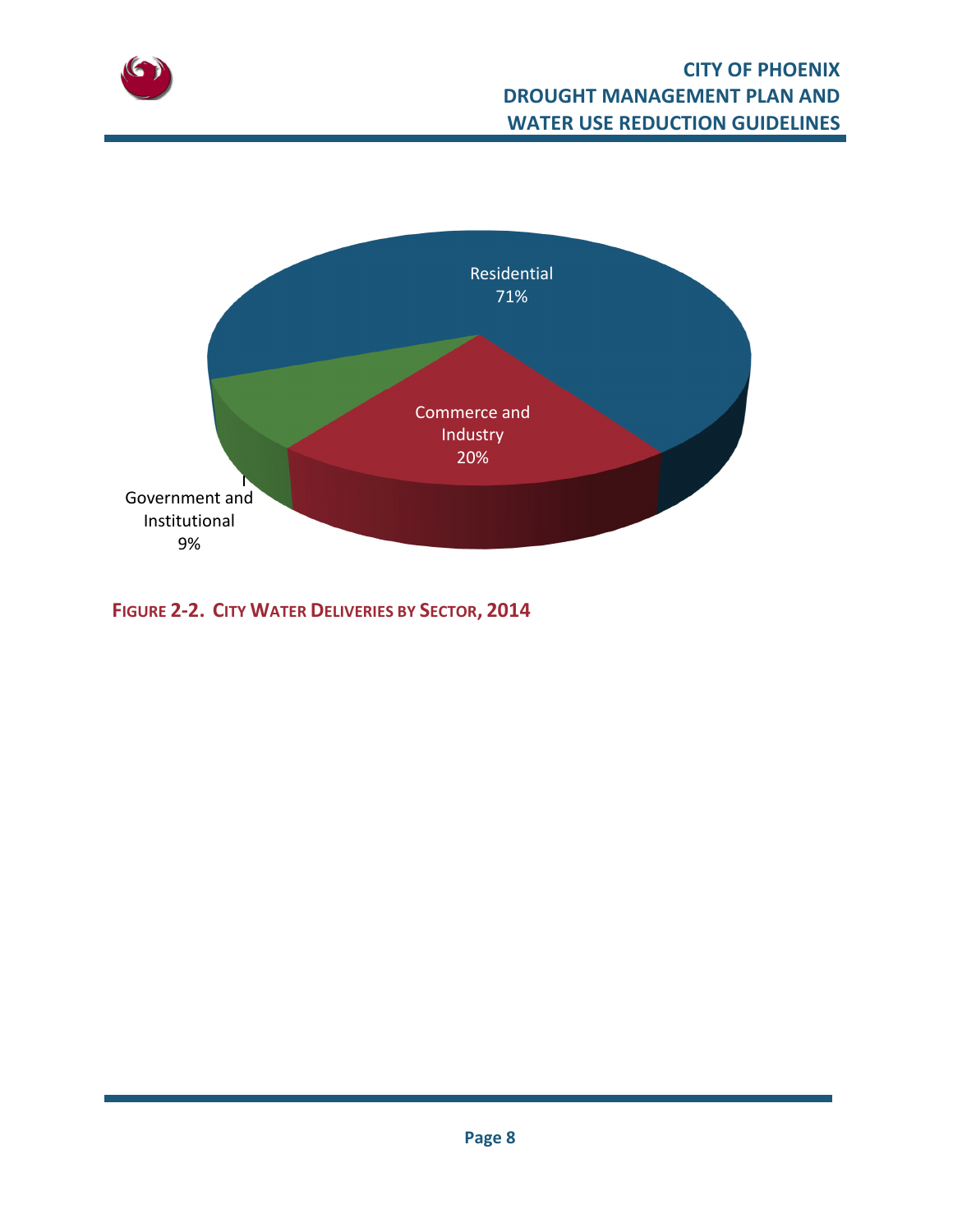

# **3.0 PLANNING FOR DROUGHT**

Preparing for drought‐induced supply shortages requires strategies to both augment supply and reduce demand. The optimal mix of strategies is determined by the timing and potential volume of shortages, the lead time required to implement water supply augmentation and/or demand reduction projects, and the relative impact of each strategy. To determine the impact of each strategy, one must consider its relative costs, how scalable it is, how enduring its effects are, and its direct and indirect effects on economic, social, and environmental welfare.

# **3.1 SHORTAGE RESPONSE FRAMEWORK**

The City of Phoenix integrates supply and demand strategies through a provision to help cover the additional costs of "emergency" supply deliveries and demand reduction programs specified in the City's Drought Ordinance and through an adaptive Shortage Response Planning Framework that includes both supply augmentation as well as demand reduction measures (see Figure 3.1). Integrated supply and demand strategies are necessary because research suggests that surface water shortages on the Colorado, Salt and Verde River systems may last decades. In addition, the uncertainty of climate change may introduce a new normal in average annual surface water flows, requiring a need for long-term reductions in demand. The Shortage Response Framework is a progressive series of supply and demand actions designed to proactively prepare and respond to shortage impacts. Additional details on the Shortage Response Framework can be found in the Water Resources Plan.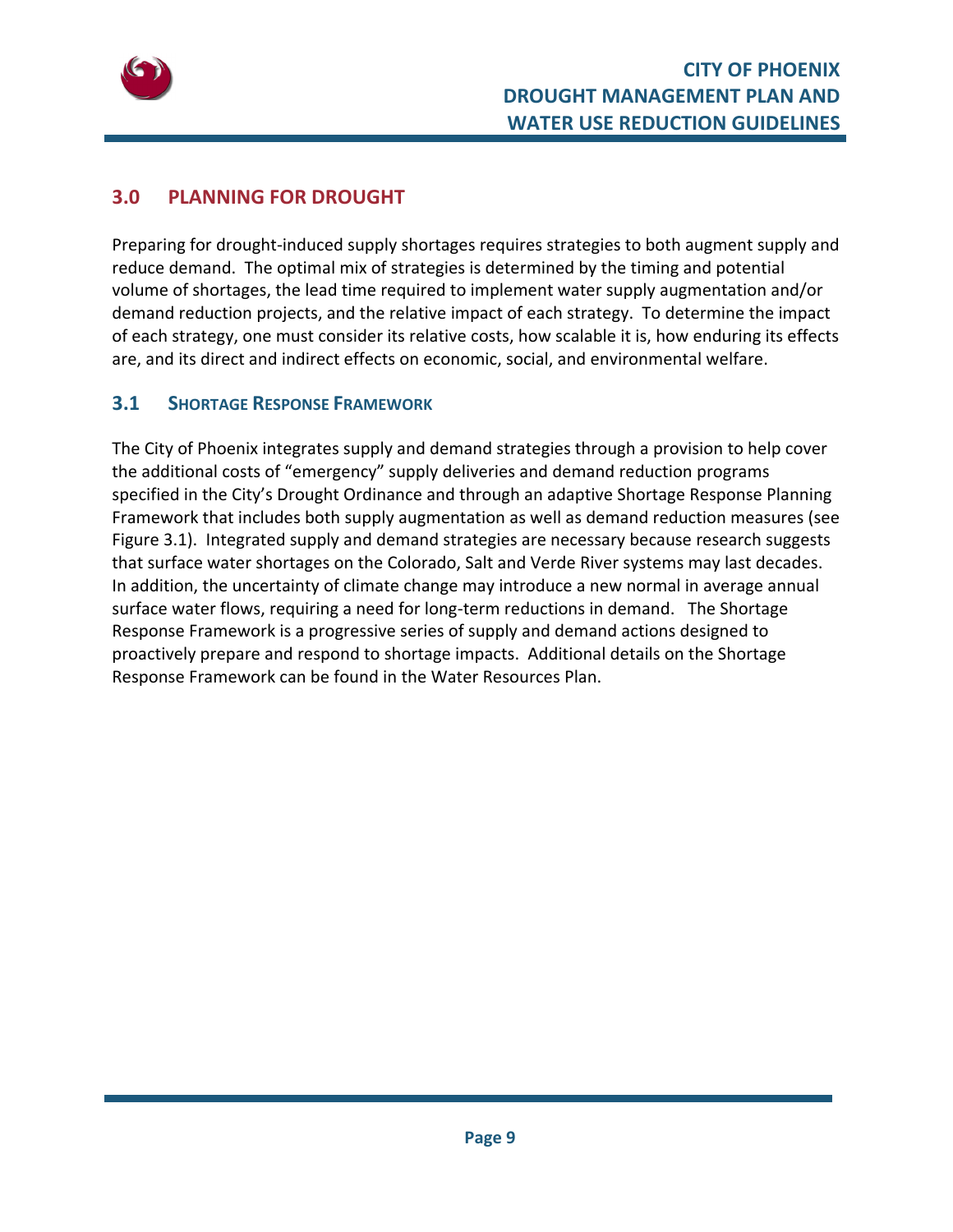

| <b>PHASE</b>                                                                 | <b>Lead Time</b>       | <b>Supply Related Actions</b>                                                                                                                                                                                                                                                                                                                   | <b>Demand Related Actions</b>                                                                                                                                                                              |  |  |  |  |  |  |
|------------------------------------------------------------------------------|------------------------|-------------------------------------------------------------------------------------------------------------------------------------------------------------------------------------------------------------------------------------------------------------------------------------------------------------------------------------------------|------------------------------------------------------------------------------------------------------------------------------------------------------------------------------------------------------------|--|--|--|--|--|--|
| <b>MONITOR</b>                                                               | Continuous             | - Monitor watersheds, reservoir status<br>and threats to supplies.<br>- Identify opportunities for<br>supplemental or "safety net" supplies<br>that can be acquired at a low cost<br>relative to expected future supplies.                                                                                                                      | - Monitor growth and usage trends.<br>- Anticipate trend changes.<br>- Research large water uses to<br>better understand potential for<br>demand reduction.<br>- Maintain public awareness.                |  |  |  |  |  |  |
| <b>EXPLORE</b><br><b>AND</b><br><b>PLAN</b>                                  | Near term -<br>decades | - Explore options to fund and deploy<br>supplemental or "safety net" supplies.<br>- Acquire necessary supplies or secure<br>access to supplies.<br>- Conceptualize regional scale<br>supplemental supply projects such as<br>infrastructure and supply exchanges.                                                                               | - Advocate for plumbing code<br>changes to generate long-term<br>savings.<br>- Support customer actions to<br>improve landscape water efficiency.<br>- Prepare customers for future<br>drought conditions. |  |  |  |  |  |  |
| <b>PREPARE</b><br><b>AND</b><br><b>DEPLOY</b><br><b>LONG</b><br><b>RANGE</b> | 5-10 Years             | - For large scale or infrastructure<br>intensive projects, secure funding,<br>develop designs, acquire land access<br>and make other investments to reduce<br>construction lead time.<br>- For other projects where multiple<br>purposes may be served (such as new<br>wells for system redundancy), design,<br>fund and construct accordingly. | - Evaluate large commercial and<br>industrial customers and sectors for<br>opportunities to develop<br>cooperative agreements.                                                                             |  |  |  |  |  |  |
| <b>DEPLOY</b><br><b>SHORT</b><br><b>RANGE</b>                                | 2-5 Years              | - If supported by a current risk analysis<br>and re-evaluation of shortage impacts,<br>begin constructing necessary facilities.                                                                                                                                                                                                                 | - Execute demand reduction<br>agreements with specified large<br>customers or sensitive customers in<br>anticipation of shortage.<br>- Establish general customer<br>outreach strategy.                    |  |  |  |  |  |  |
| <b>OPERATE</b>                                                               | 1 Year                 | - Prepare facilities and or supplies for<br>deployment.                                                                                                                                                                                                                                                                                         | - Prepare customers for mandatory<br>demand curtailment measures.<br>- Implement drought surcharge<br>- Implement curtailment measures.                                                                    |  |  |  |  |  |  |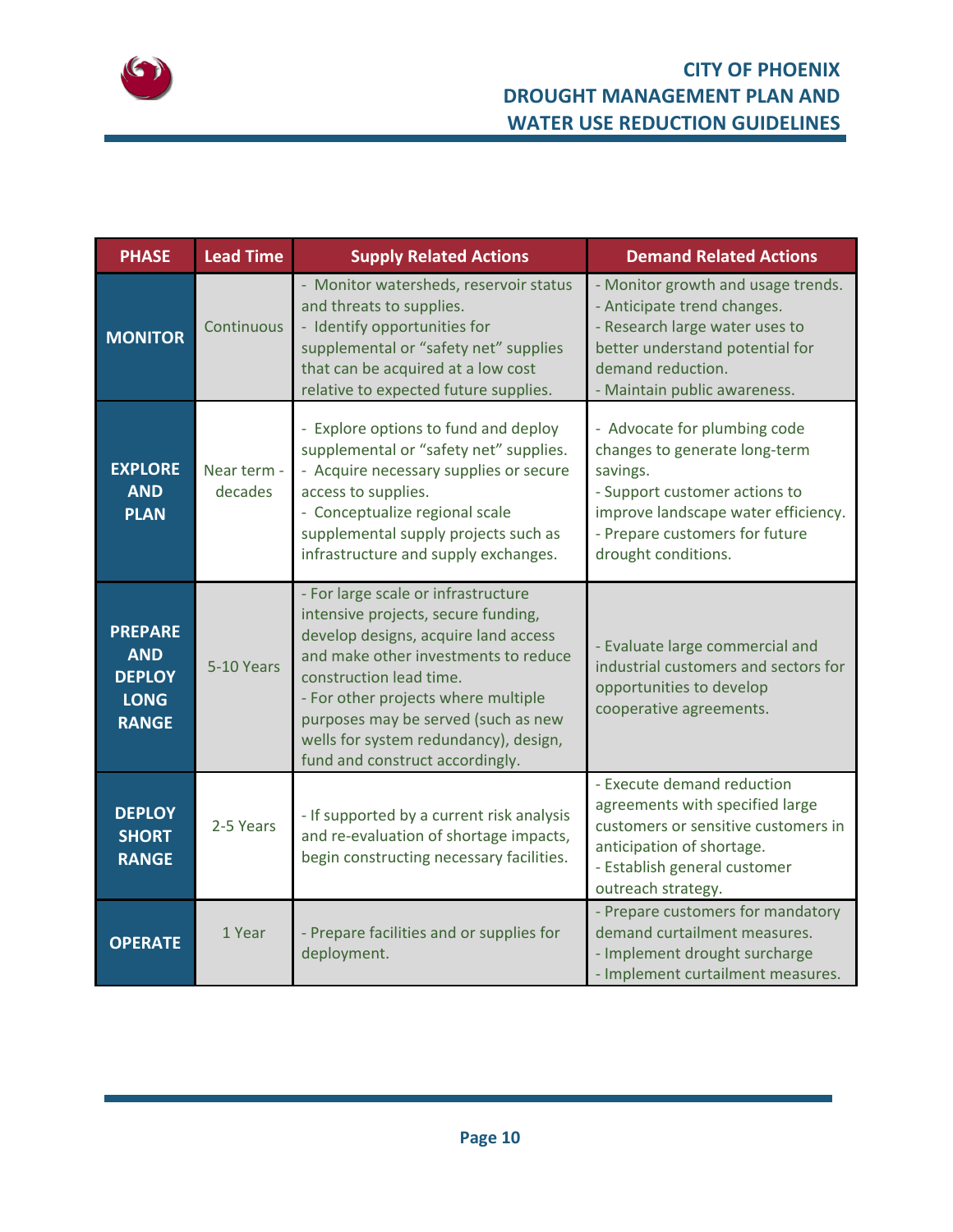

| <b>MANAGE</b> | During<br>Shortage | - Execute plans for supply deployment.<br>- Manage sources in a manner to<br>preserve options (e.g. maintain<br>groundwater reserves to the highest<br>degree practical, etc.). | - Assist customers in meeting<br>voluntary or mandatory reduction<br>measures<br>- Enforce mandatory measures. |
|---------------|--------------------|---------------------------------------------------------------------------------------------------------------------------------------------------------------------------------|----------------------------------------------------------------------------------------------------------------|
|---------------|--------------------|---------------------------------------------------------------------------------------------------------------------------------------------------------------------------------|----------------------------------------------------------------------------------------------------------------|

#### **FIGURE 3‐1. SHORTAGE RESPONSE FRAMEWORK**

#### **3.2 MANAGING DEMAND IN THE CONTEXT OF SUPPLY SUFFICIENCY**

The City of Phoenix distinguishes between two water use reduction strategies that are influenced by the availability of supplies relative to demand. The first strategy, improved efficiency, is one of the basic tenets of traditional water conservation efforts. Efficiency programs impart gradual reductions in water use and do not adversely impact customer lifestyles or business opportunities. Efficiency gains prove beneficial to customers and the City by reducing waste, reducing costs and augmenting supplies that may buffer shortage. The City of Phoenix emphasizes efficiency gains as a long‐term culture change in the community. Citizens are encouraged to embrace a desert lifestyle as a benefit to the customer and the community, and as proactive mitigation against drought conditions. While a variety of efficiency programs will be on‐going during "normal" supply conditions, these efforts may be accelerated as the probability of shortage increases.

The second strategy, demand curtailment, is characterized as an urgent reduction of water demand necessary to mitigate supply shortfalls. Curtailment programs can be structured to minimize customer impacts and avoid measures that impose severe impacts on a customer's quality of life and/or the local economy. Curtailment programs typically supplement, rather than replace efforts to accelerate efficiency improvements.

If demand curtailment becomes necessary, the City will employ a triage approach to balance water demand with available supplies; first targeting water use that provides the least value to customers and the community at‐large. It is an inherently hierarchical approach, protecting societal and economic needs by initially targeting relatively innocuous uses such as leakage and waste followed by discretionary uses as deemed necessary. Only in the most pressing situations would essential uses get targeted for curtailment (See Figure 4‐2, Demand Management and Supply Sufficiency).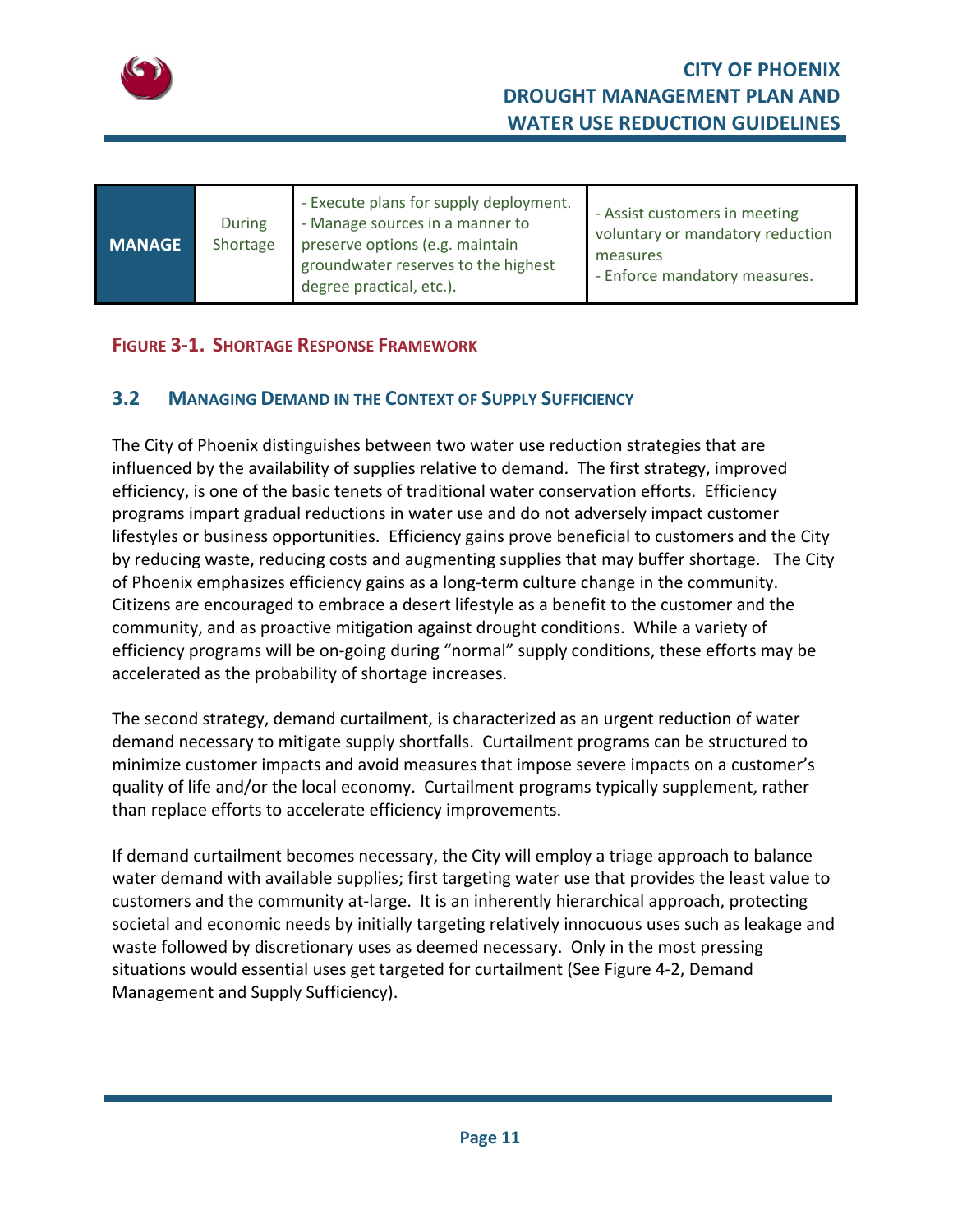

The concepts shown in Figure 3‐2 provide the foundation for WSD's approach to prioritizing the curtailment measures identified under the water use reduction guidelines described in Chapter 4.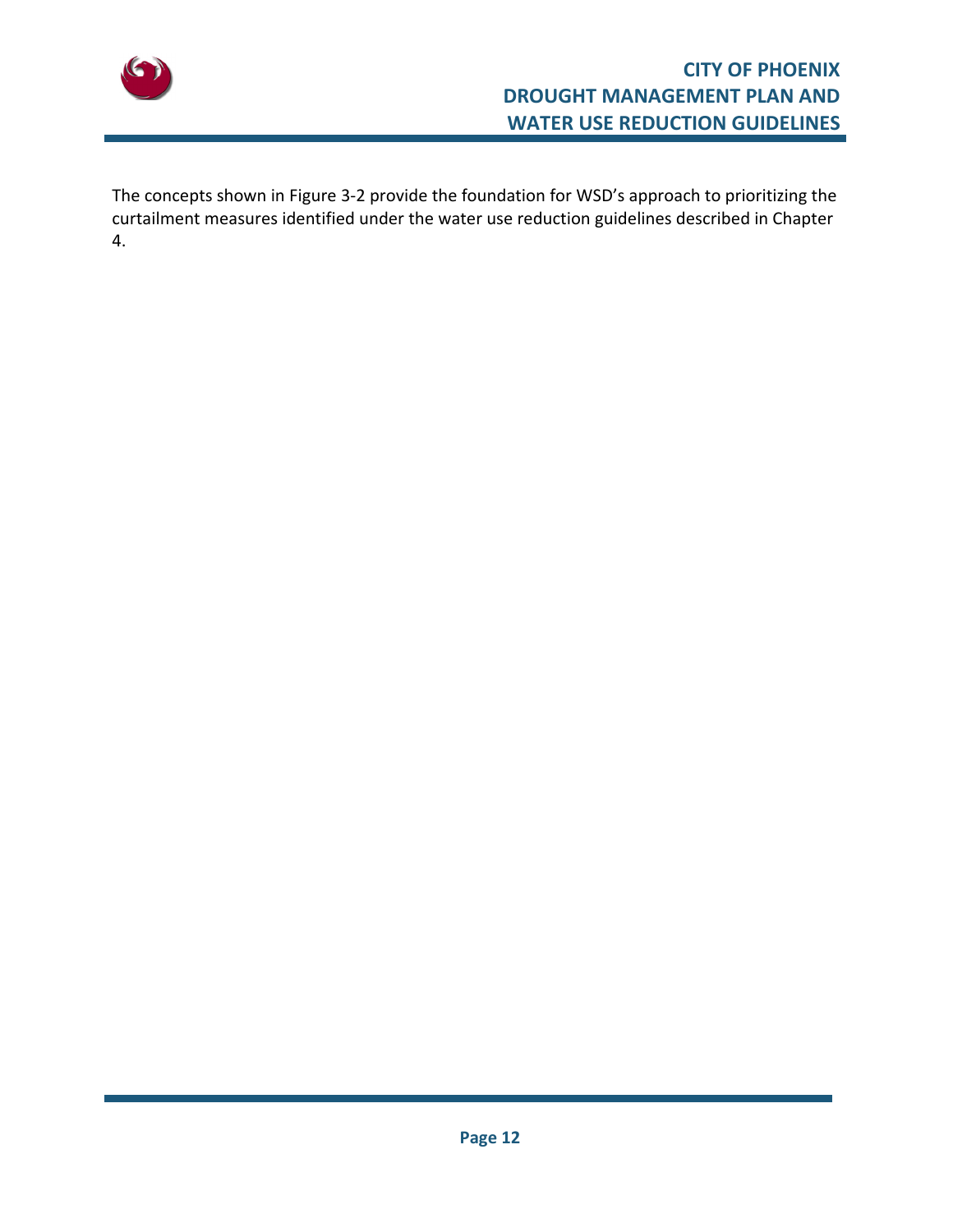

# **CITY OF PHOENIX DROUGHT MANAGEMENT PLAN AND WATER USE REDUCTION GUIDELINES**

#### **Targeted Water Uses and Strategies**

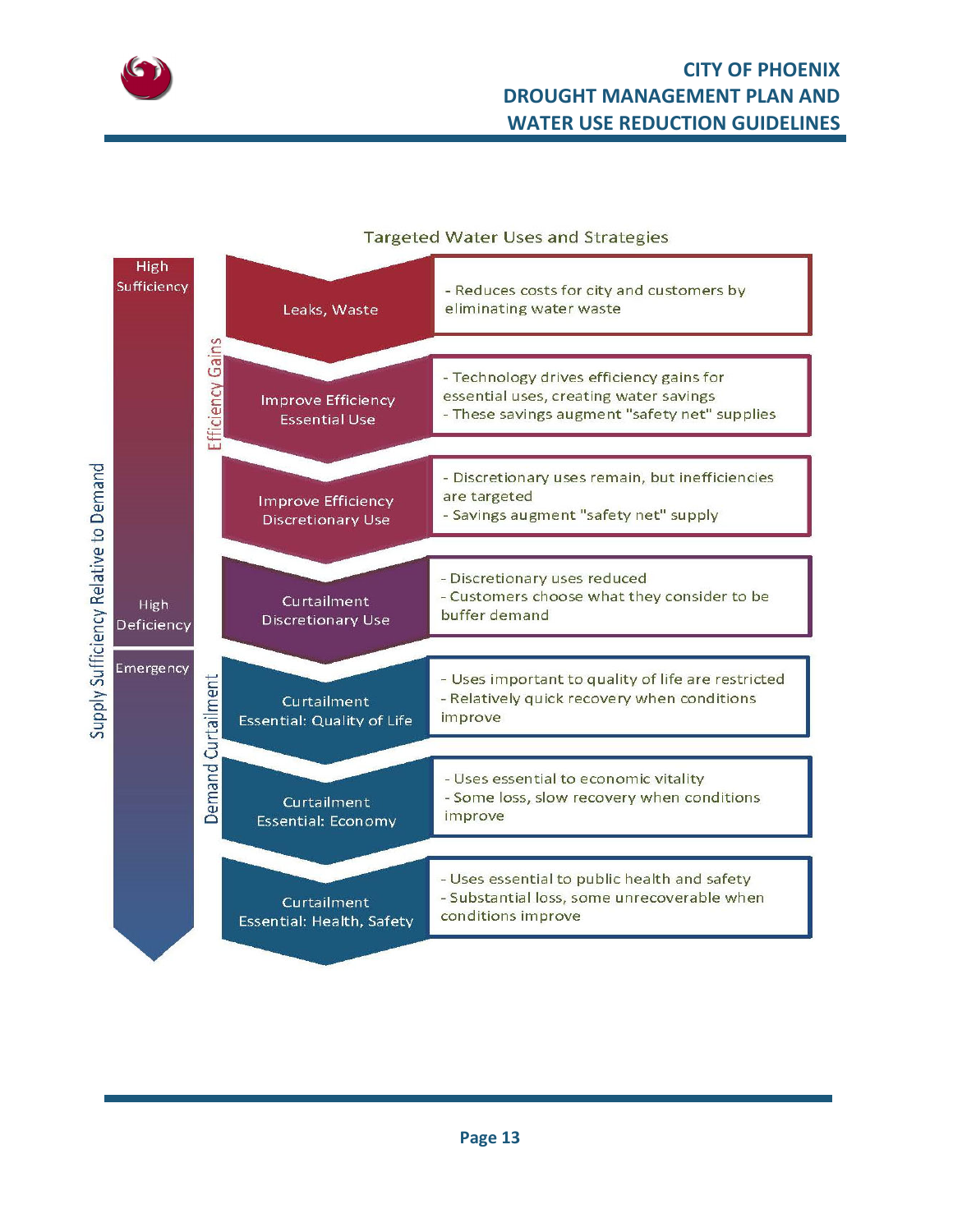

#### **FIGURE 3‐2. DEMAND MANAGEMENT AND SUPPLY SUFFICIENCY**

One purpose of the Drought Management Plan and Water Use Reduction Guidelines is to raise customer awareness about ways to reduce their vulnerability to drought. This can be accomplished in part by identifying the types of water uses that are most likely to be impacted by regulations and/or surcharges if and when the City is faced with responding to supply shortages. It is a goal of the WSD to make adequate water available for customers to maintain a lifestyle of their choice, however it is important for customers to understand decisions on how water is used can come with a risk when the City is facing supply deficits.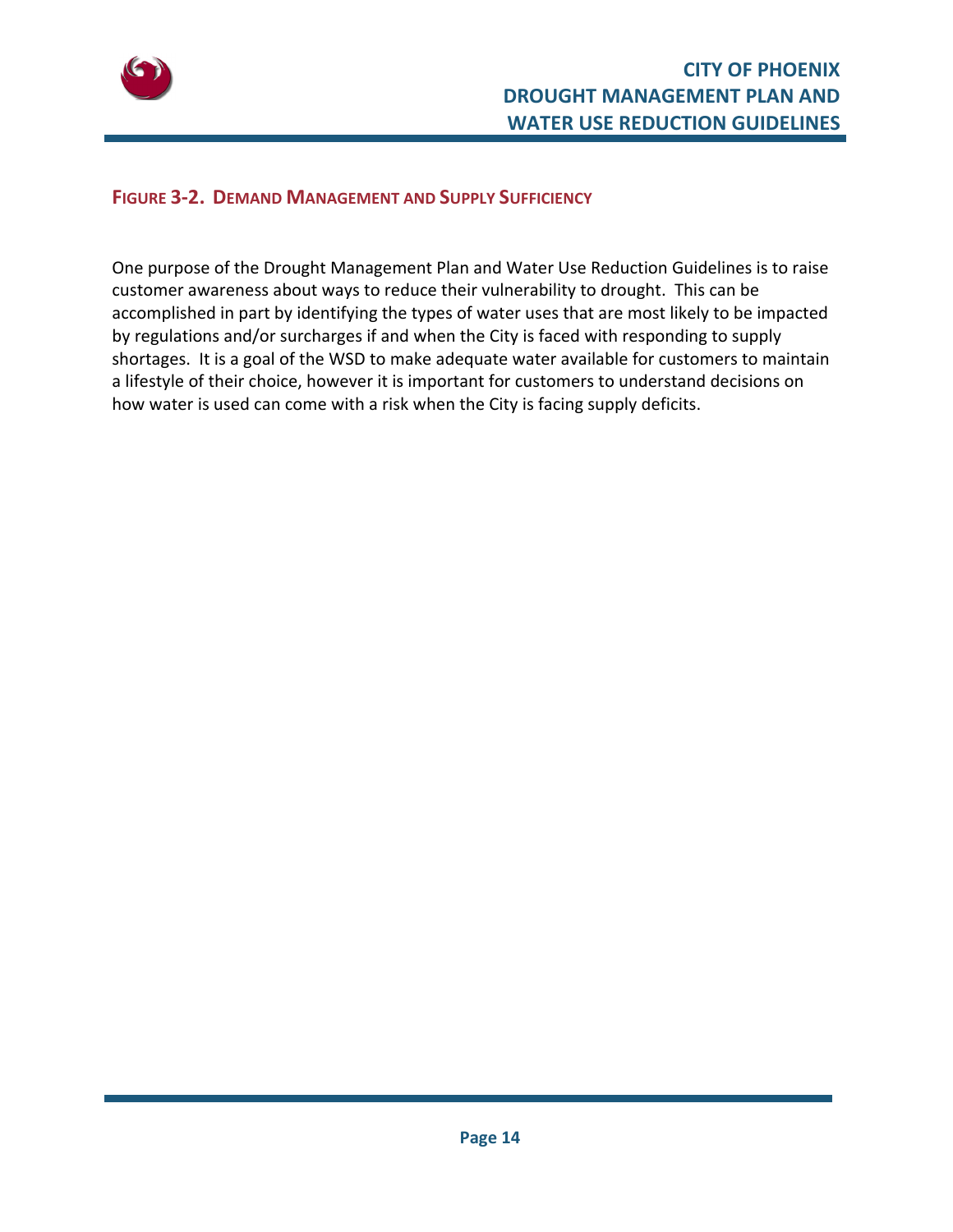

# **4.0 SHORTAGE REDUCTION GUIDELINES**

Because the severity, timing, and duration of a shortage is highly unpredictable, the measures described within this chapter serve as guidelines for specific actions that may be taken by the WSD Director if the City were to declare a shortage. These guidelines adhere to the intent of the Drought Ordinance.

The shortage reduction guidelines are summarized in Figure 4‐1. Each curtailment measure was assessed for the following:

#### **Primary Goal**

- **Decision Making‐** Specific actions to take during shortage will need to be periodically evaluated by internal and external stakeholders as shortage conditions are declared and unfold. Implementation of specific measures will need to be monitored, may require coordinated efforts, and where necessary, may need to be adjusted to achieve targets.
- **Raise Awareness‐** Measures that inform and educate customers about water use and efficiency, as well as voluntary and mandatory requirements.
- **Reduce Waste‐** Measures that address reducing water waste and leaks.
- **Improve Efficiency‐** Measures that address improving water use efficiency through operational improvements, maintenance or replacement.
- **Curtail Demand‐** Measures that either through voluntary or mandatory actions reduces water demand.
- **Use Avoidance‐** Measures that prevent or reduce new water demand.

**Relative Impact**‐ Relative impacts are measured under broad and somewhat subjective "low", "medium" and "high" categories. Impacts will need to be further defined when curtailment measures are anticipated to be executed in the near term.

- What is the water **savings potential** of the measure?
- **•** Scalability- Can the measure pinpoint targeted sectors, be rapidly expanded or simply be implemented at such a large scale to effectuate notable water savings?
- **Durability‐** Will the water savings of the measure endure, particularly if shortage is persistent and requires continued demand reductions?
- **City Cost‐** How expensive will the measure be to the City?
- **Customer Cost-** How expensive will the measure be to the customer?

**Stage**‐ Is the curtailment measure a viable option for a stage or multiple stages specified in the Drought Ordinance (Stage I‐ Water Alert, Stage 2‐ Water Warning, Stage 3‐ Water Emergency, and Stage 4‐ Water Crisis)?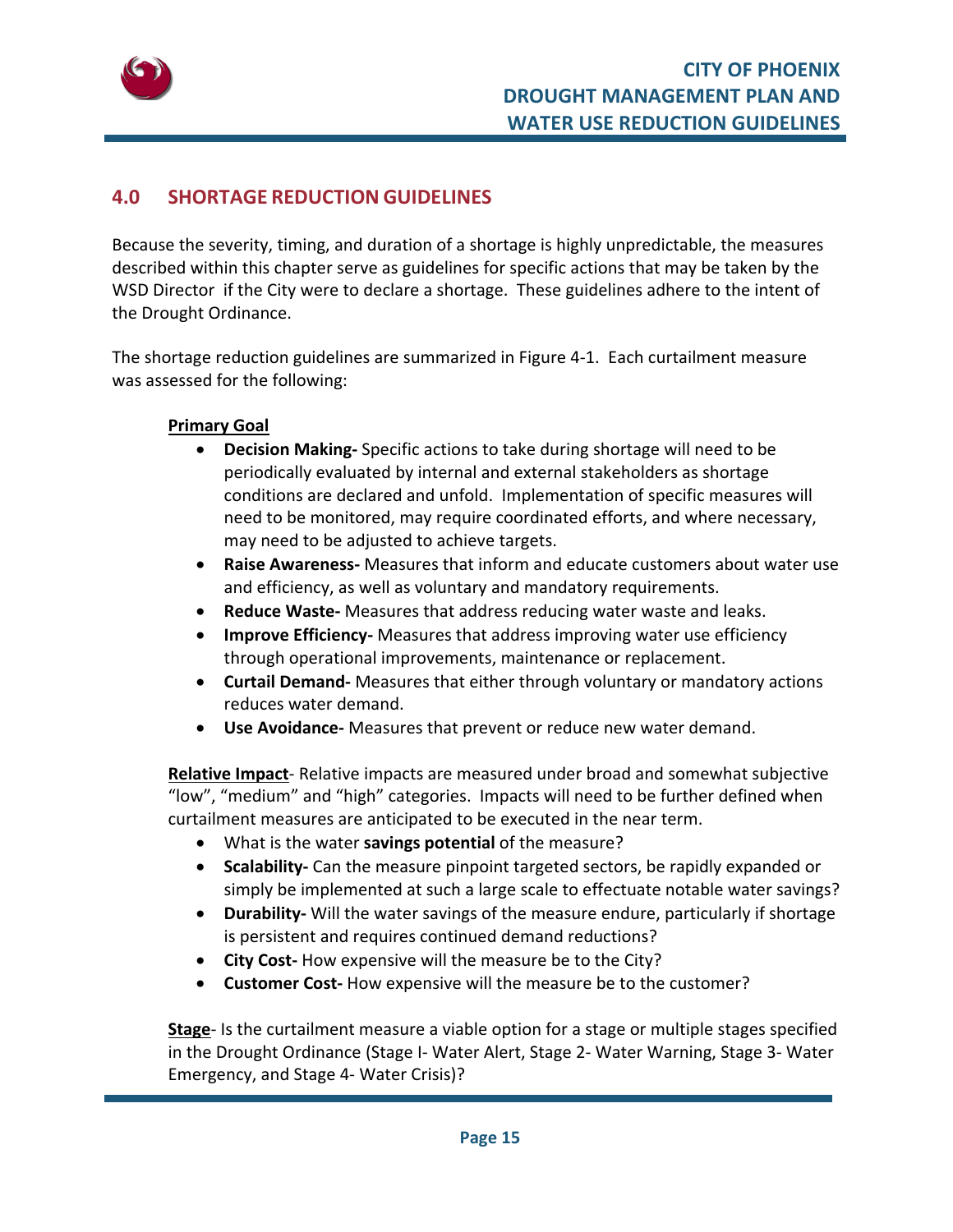

# **CITY OF PHOENIX DROUGHT MANAGEMENT PLAN AND WATER USE REDUCTION GUIDELINES**

| <b>Curtailment Measure</b>                                        |  | <b>Primary Goal</b> |              |                      |                | <b>Relative Impact</b> |                   |             |            |                  | Ordinance<br><b>Stage</b> |                       |               |                                 |                        |
|-------------------------------------------------------------------|--|---------------------|--------------|----------------------|----------------|------------------------|-------------------|-------------|------------|------------------|---------------------------|-----------------------|---------------|---------------------------------|------------------------|
|                                                                   |  | Raise Awareness     | Reduce Waste | Efficiency<br>mprove | Curtail Demand | Avoidance<br>Use       | Savings Potential | Scalability | Durability | <b>City Cost</b> | Customer Cost             | Alert<br><b>Water</b> | Water Warning | Emergency<br>Water <sup>1</sup> | Crisis<br><b>Water</b> |
| <b>Stakeholder Commission</b>                                     |  |                     |              |                      |                |                        | N/A               | N/A         | N/A        | L                | L                         | $\sqrt{ }$            | $\sqrt{ }$    | $\sqrt{ }$                      | $\sqrt{ }$             |
| <b>Implementation Task Force</b>                                  |  |                     |              |                      |                |                        | N/A               | N/A         | N/A        |                  |                           | $\sqrt{ }$            | $\sqrt{ }$    | $\sqrt{}$                       | $\sqrt{ }$             |
| <b>Customer Outreach</b>                                          |  | $\sqrt{ }$          |              |                      |                |                        | L                 | L           | M          | M                | L                         | $\sqrt{ }$            | $\sqrt{ }$    | V                               | $\sqrt{ }$             |
| <b>City Actions</b>                                               |  |                     | $\sqrt{ }$   | $\sqrt{ }$           | $\sqrt{ }$     |                        |                   | M           | M          | M                |                           | $\sqrt{ }$            | $\sqrt{ }$    | ν                               | $\sqrt{ }$             |
| <b>Voluntary Reductions</b>                                       |  |                     |              |                      | $\sqrt{ }$     |                        |                   | L           | L          | M                | M                         |                       | $\sqrt{ }$    | ν                               | $\sqrt{ }$             |
| <b>Audits</b>                                                     |  |                     | V            | $\sqrt{ }$           |                |                        | M                 | M           | M          | M                | M                         |                       | $\sqrt{ }$    | ν                               | $\sqrt{ }$             |
| Rebates                                                           |  |                     | $\sqrt{ }$   | $\sqrt{ }$           |                |                        | M                 | H           | Н          | H                | M                         |                       | $\sqrt{ }$    | ν                               | $\sqrt{ }$             |
| <b>Efficiency Standards</b>                                       |  |                     |              | $\sqrt{ }$           |                | $\sqrt{ }$             | H                 | H           | H          | M                | н                         |                       | $\sqrt{ }$    | ν                               | V                      |
| <b>Mandatory Rationing</b>                                        |  |                     |              |                      | $\sqrt{ }$     | $\sqrt{ }$             | H                 | M           | L          | H                | н                         |                       |               | ν                               | $\sqrt{ }$             |
| Moratorium on Growth                                              |  |                     |              |                      |                | $\sqrt{}$              | H                 | L           | L          | Н                | н                         |                       |               |                                 | $\sqrt{ }$             |
| $N/A = Not applicable$<br>$H = High$<br>$M = Medium$<br>$L = Low$ |  |                     |              |                      |                |                        |                   |             |            |                  |                           |                       |               |                                 |                        |

**FIGURE 4‐1. SUMMARY OF CURTAILMENT MEASURES**

# **4.1 CURTAILMENT MEASURES**

The following contains brief descriptions of the types of measures the WSD would consider if it becomes necessary to accelerate efficiency and/or curtail water use.

# **4.1.1 STAKEHOLDER COMMISSION**

A stakeholder commission may be established prior to or during shortage conditions. The commission may consist of public and private sector members representing various water using customers and communities. The commission's purpose would be to provide the WSD Director with guidance and feedback regarding potential implementation measures, to help the Director to understand how such measures may affect their communities, and to assist the Director with decisions regarding adjusting the implementation measures as shortage conditions evolve.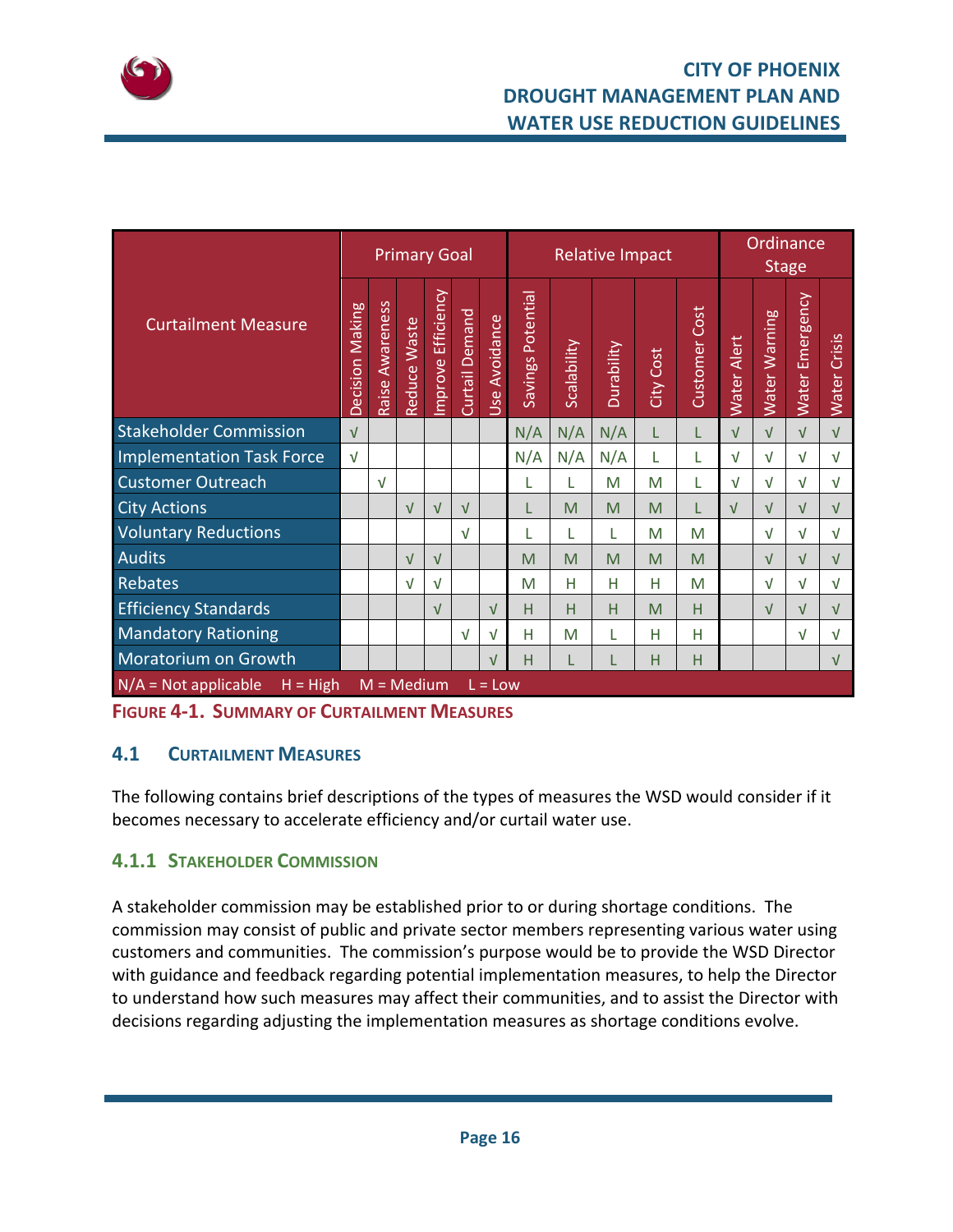

#### **4.1.2 IMPLEMENTATION TASK FORCE**

An Implementation Task Force may be established prior to or during shortage conditions. The Implementation Task Force would function as an interdepartmental group who would actively work to ensure curtailment measures required by the WSD Director are being effectuated, and to provide feedback to both the Director and Stakeholder Commission regarding the outcomes of implemented measures.

#### **4.1.3 CUSTOMER OUTREACH**

Although the City maintains an active and effective conservation outreach program as part of its efforts to encourage customers to embrace a desert lifestyle, during certain drought or shortage conditions enhanced outreach will be necessary to update customers on water supply conditions and provide clear expectations about their water use. In addition, enhanced outreach communicates important ways customers may reduce their vulnerability to drought impacts and become more aware of shortage response measures, including voluntary rationing. Customer outreach may include general messages and/or targeted communication directed at specifics types of customers or water uses. It may utilize traditional or social media platforms.

**General Communication** The following examples demonstrate how general messages might be altered to suit the different Water Reduction Stages in City Ordinance:

- **Water Alert‐** Messaging raises awareness of watershed conditions, the probability of worsening conditions, and of actions by the City to avoid an imbalance.
- **Water Warning‐** Messaging:
	- Updates the public on watershed conditions, the probability of imbalance, and actions by the City to augment supplies and/or curtail water use, and
	- Initiates a call-to-action for customers to take voluntary measures to curtail water use and reduce vulnerability to future restrictions and/or surcharges.
- **Water Emergency‐** Messaging:
	- **Updates customers on watershed conditions and imbalance intensity and** duration, and
	- **Informs customers of any education opportunities, incentive programs,** mandatory measures, and surcharges.
- **Water Crisis‐** Messaging:
	- **Updates customers on the severity of watershed conditions and** imbalance intensity and duration.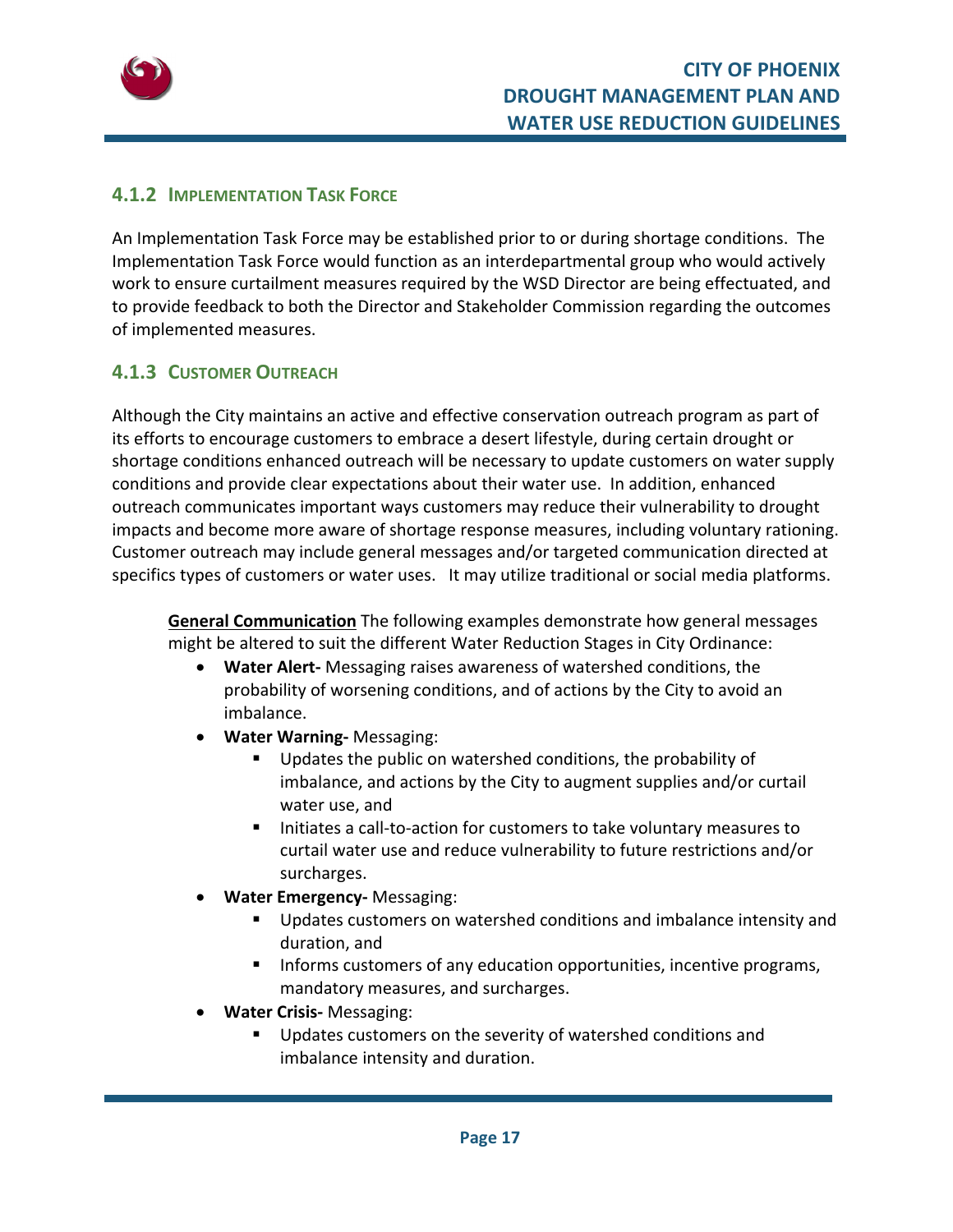

 Informs customers of any education opportunities, incentive programs, and expanded mandatory measures and surcharges.

# **4.1.4 CITY ACTIONS**

During a supply shortage it will be important for the City to demonstrate it is doing its part to extend available water supplies. The City will implement a **City Department Drought Response Plan**. The measures contained in the City Department Drought Response Plan will be progressive to correspond with the Water Reduction Stages. The City Department Drought Response Plan will be implemented in a manner to avoid direct impacts on customers, though depending on the severity of the situation facilities used by customers such as parks and community pools may be impacted.

#### **4.1.5 VOLUNTARY REDUCTIONS**

During the early stages of stressed water supplies, the City may make a call‐to‐action for voluntary reduction measures. In general, voluntary reductions promote short‐term curtailment of discretionary water uses. While customers would identify water uses they can curtail at their own discretion, the City will recommend opportunities to reduce consumption with the least impact to lifestyles. Voluntary reductions do not require enforcement and the primary cost of voluntary reductions to the City will be associated with customer outreach and education. Any costs incurred by customers as a result of voluntary reductions will be at the sole discretion of the customer and may be offset by lower water bills.

# **4.1.6 WATER AUDITS**

Water audits of properties and/or buildings and facilities help customers reduce demand. The results of a water audit will typically include detecting leaks or waste, identifying inefficient devices that may be upgraded and discovering wasteful behaviors or water management practices that can be improved upon. Water audits can be performed at any property and often focus on both indoor and outdoor water use. Water audits can be conducted by property owners with guidance or be offered as a service by the City.

The City currently conducts audits for targeted single‐family residential homeowners each year as part of a residential retrofit program. This type of program makes the most sense during normal supply conditions by targeting homeowners who may not otherwise be able to improve their water use efficiency without some assistance.

However, audit programs are highly scalable. When anticipating or during shortage, the City's current program can be expanded and altered in scope by matching the magnitude of the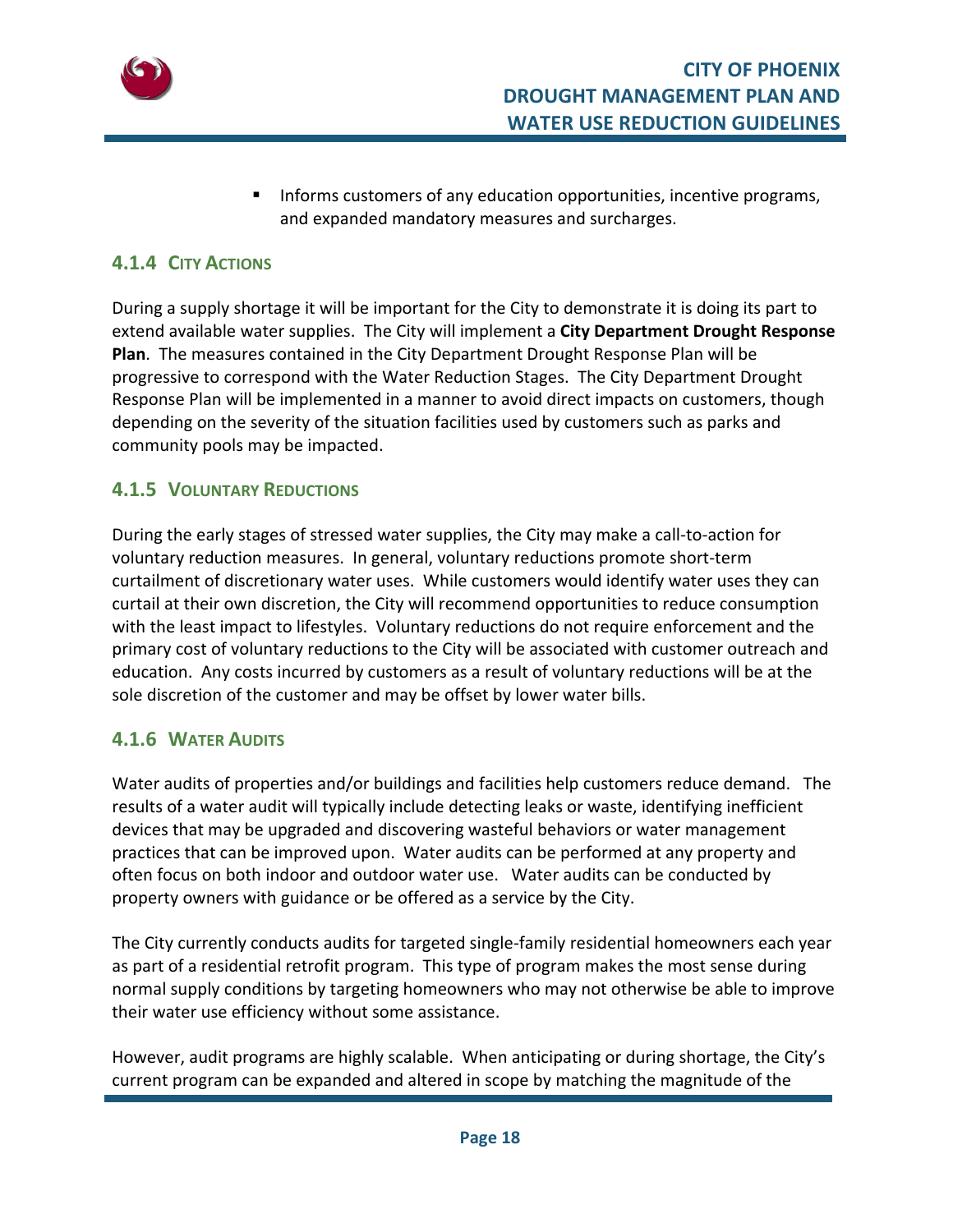

shortage and by expanding to sectors which are targeted for demand reductions. During shortages, water audit programs that have the greatest benefit when targeting a broader audience could be emphasized and become a higher priority. Notably, the biggest water‐use efficiency improvements could be realized by targeting customers that use large volumes of water for irrigating landscaping, such as multifamily housing and homeowner association common areas. For this reason, new water audit programs implemented during a shortage will likely shift in emphasis to initially focus on residential and customers with large irrigation systems. Single‐family residential audits would likely need to be completed at a large scale to reap significant demand reductions, although the high proportion of total water use at single‐ family residences may warrant the effort. Home audits are not terribly complex, and with proper instruction can usually be completed by homeowners that have some knowledge of plumbing fixtures and irrigation systems. Commercial, industrial and large irrigation system audits can be very complex and require extensive training and practice.

Completing an audit may take time, be inconvenient for the customer and require technical skills. However, the process is usually completed at relatively low cost. While leak repair and replacing outdated devices can significantly add to the overall cost of an audit, changing behaviors and water management practices typically come at little or no cost. The expectation that leak repair and behavior change is likely to account for a large portion of any water savings from audits suggests any initial savings might be somewhat transient. While plumbing fixtures and appliances have a limited operating life, the savings that result from improving the efficiency of a device is considered one‐way or permanent. In other words, it is not likely that a customer will revert to a less efficient device at some point in the future.

# **4.1.7 REBATES**

Rebates provide financial assistance to customers encumbered by inefficient water uses found with older buildings or landscaping. The savings potential and scalability of a rebate program is limited by the presence of devices (or plant material) and the relative efficiency of water use.

The City currently assists targeted single‐family residential homeowners each year as part of a residential retrofit program by replacing older inefficient toilets and fixtures in older homes with modern, water efficient devices. However, Phoenix currently does not intend to have a large scale rebate program during normal supply conditions. If Phoenix provided rebates for replacing toilets or converting to desert landscaping on a large scale, the cost would need to be covered by a rate increase or a tax revenue subsidy. In either case, Phoenix water customers would ultimately foot the bill. The success of current, ongoing water use reductions by customers indicates that rebates are not warranted during normal supply conditions.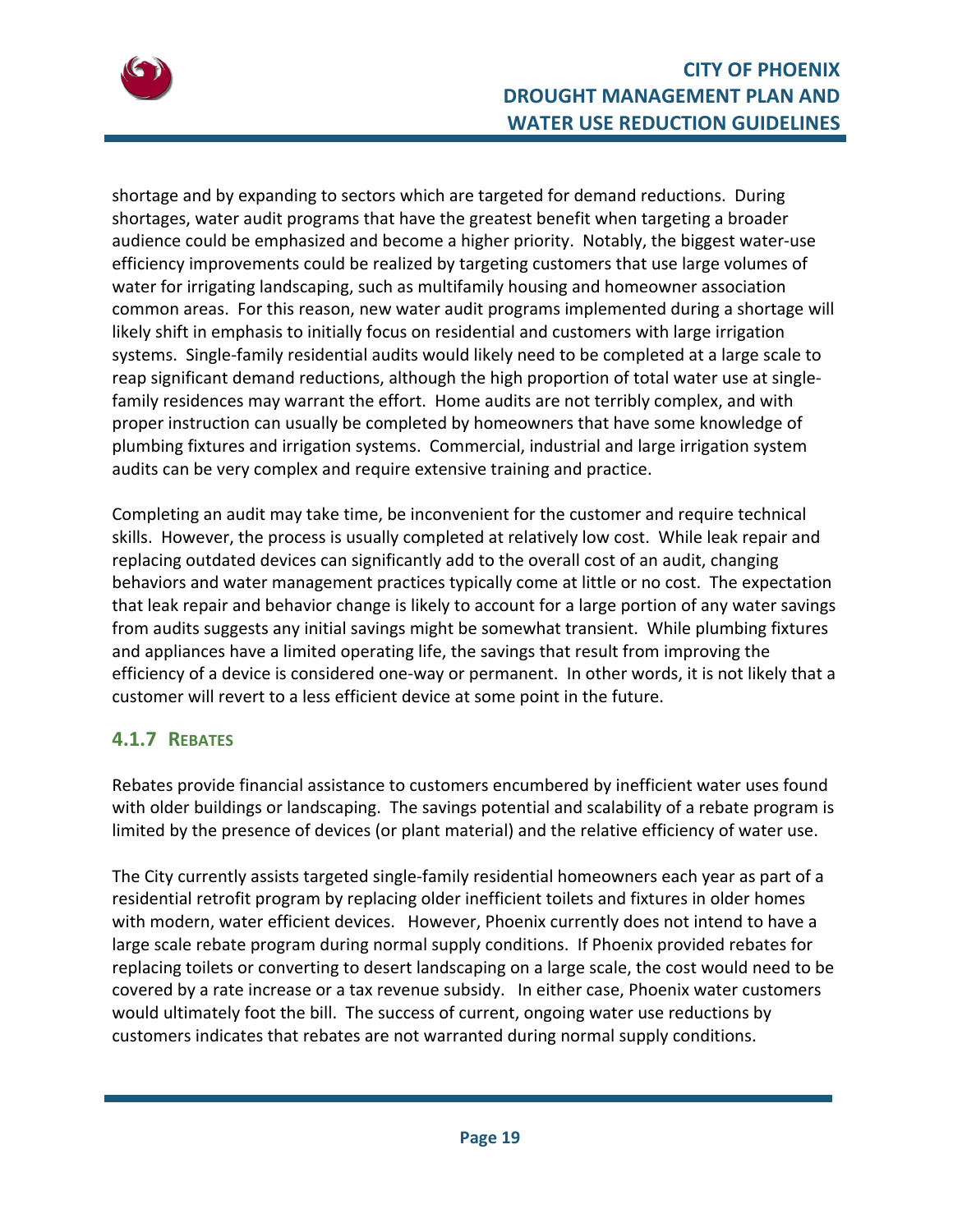

During a shortage, rebates may prove to be a useful tool for accelerating the process of improving efficiency and reducing water demand by providing an incentive for customers to replace inefficient devices and landscape features with more modern, water efficient equivalents.

Examples of some, but not all, possible rebate programs include: installing efficient plumbing fixtures and appliances such as toilets and clothes washers, replacing aesthetic grass with desert adapted vegetation, replacing active (athletic) grass with synthetic turf, or installing smart irrigation components such as weather‐based controllers or soil moisture sensors.

#### **4.1.8 EFFICIENCY STANDARDS**

The U.S. Congress' passage of the 1992 Energy Policy Act played a big role in raising water and energy efficiency of homes. Since then, the U.S. EPA's Energy Star and WaterSense programs have contributed to further advancements in water and energy efficiency of household devices. Many toilets and washing machines available on the market today far exceed federally mandated efficiency requirements. These innovative technologies continue to drive down water use without impacting customer's quality of life.

Long term, sustained shortages may require adoption of water efficiency standards by the City that exceed WaterSense specifications.

#### **4.1.9 MANDATORY RATIONING**

Physical rationing and mandatory water use reductions are aggressive curtailment measures. These measures are usually "last resort" options when shortages persist and previously implemented measures do not provide sufficient relief. Rationing schemes typically target discretionary water uses. Common methods include percentage reductions, budgeted (or seasonal) allotments, fixed allotments and bans on specific end‐uses:

**Percent Reduction** mandates reduce water use relative to historic water use. For example, customers may be required to reduce consumption by 10% compared to the prior year. Percent reduction mandates tend to disproportionately impact customers that already use water efficiently or have a high percentage of use that goes toward non‐discretionary purposes. Percent reduction mandates are highly scalable in the sense that the reduction target can be adjusted to achieve the necessary level depending on water supply conditions. Percent reductions can usually be enforced through regular meter reading; however notice to customers will typically lag water use as a result of the billing schedule.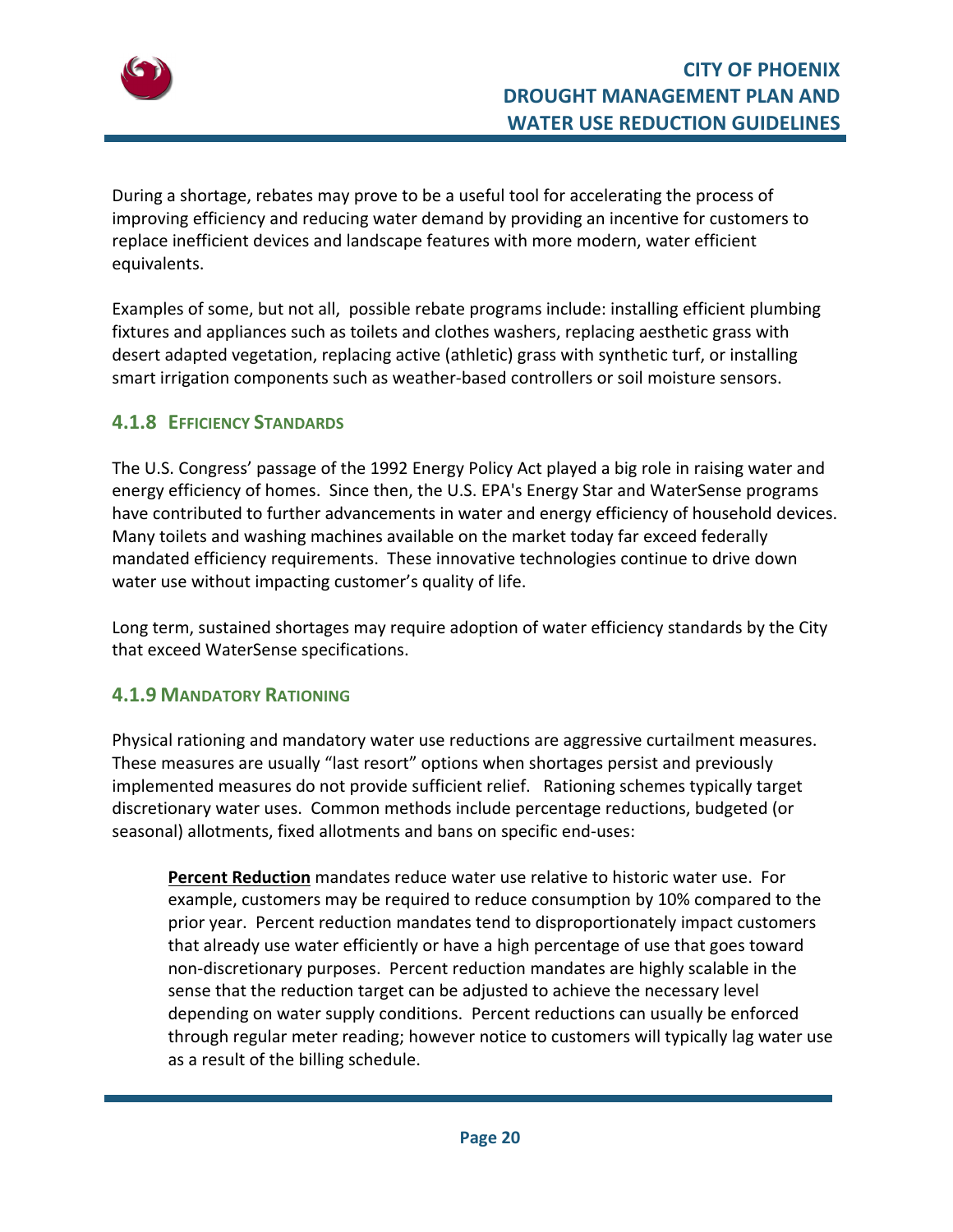

**Budgeted Allotments** limits the amount of water that is allowable for specific uses. Most commonly associated with landscape irrigation, water budgets have the benefit of being able to be scaled to reflect individual customer conditions. This allows a degree of fairness that is difficult to achieve through most rationing schemes. In addition, budgeted allotments can often be enforced through regular meter reading. Budgeted allotments can also be adjusted to achieve the necessary reduction levels depending on water supply conditions. For example a water budget may be designed to ensure "efficient" irrigation takes place during early stages of shortage, or a budget may be reduced to require deficit irrigation practices if necessary under severe shortage conditions.

**Fixed Allotments** are similar to budgeted allotments but they are not scaled to reflect unique customer conditions. Fixed allotments tend to disproportionately impact customers that use less water for discretionary purposes. However, some inequities can be reduced by establishing unit based allotments such as gallons per square feet of lot. The primary benefit of fixed allotments is they can be enforced very easily through regular meter reading.

**End‐Use Bans** are imposed through customer information and enforcement. Specific bans, such as irrigation schedules, and restricted use of water features can be effective at reducing peaks as well as overall demand. Bans also help generate awareness and establish equity across the community. The enforcement of bans within a service area the size of Phoenix can be very challenging and costly.

Mandatory rationing measures will need to be accompanied by an established process for considering customer appeals for hardship.

# **4.1.10 MORATORIUM ON GROWTH**

New development, even when allowed only with the most essential water uses, may be considered enough of risk to cause undue harm to providing an adequate supply to the existing customer base. A moratorium on new building permits may be warranted if supplies are stressed to a level that dictates severe demand reduction measures. Expanding water resource acquisition projects funded by new development may help avoid a moratorium.

#### **4.2 SURCHARGES, FINES AND PENALTIES**

The Drought Ordinance authorizes the assessment of surcharges, fines, and penalties to be placed in a special fund and to strictly meet the expenses of enforcing demand reduction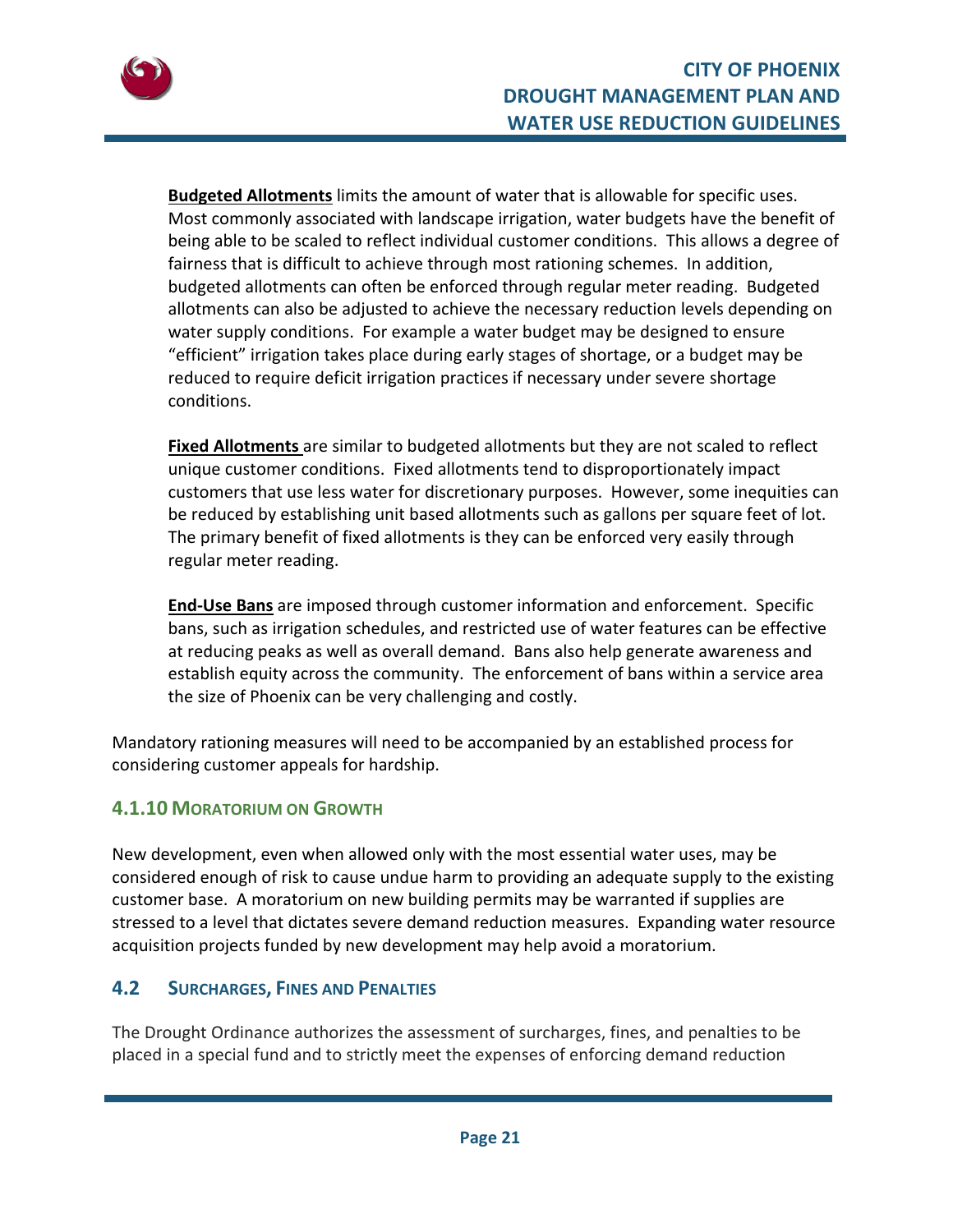

measures, providing demand reduction assistance to customers, meeting demand reduction‐ induced cash shortfalls, or augmenting water supplies.

# **4.2.1 SURCHARGES**

The Drought Ordinance authorizes the WSD Director to implement drought surcharges when declaring a Stage 2 – Water Alert, Stage 3‐ Water Emergency or Stage 4‐ Water Crisis. The surcharge has two basic purposes: 1) encourage demand curtailment motivated by cost avoidance, and 2) generate additional revenue. Revenue generated from the surcharge can be used to offset revenue losses resulting from curtailment measures, augment water supplies, fund programs that assist customers with reducing demand, and recover costs of enforcing mandatory rationing measures. While a drought surcharge might be perceived as being needed only as a "last resort" option, the complexity and costs of certain measures to mitigate shortage may warrant employing surcharges sooner than generally expected. First, in order for revenue from the surcharge to help offset revenue losses, expand outreach efforts, and/or contribute to adequately fund supply augmentation programs, the surcharge would be most effective when assessed early during a drought cycle. Second, with respect to using a surcharge to spur demand reductions, particularly when targeting discretionary water uses, fairness and equity concerns are largely overcome by granting customers the choice to curtail demand in ways that least impact their lifestyle, or pay the higher price for the water they use. Third, customers that have adopted water efficient lifestyles often avoid significant impacts of a surcharge. And finally, the cost of administering and enforcing drought surcharges is relatively low compared with other mandatory rationing options.

#### **4.2.2 FINES AND PENALTIES**

The Drought Ordinance also authorizes the WSD Director to implement fines when declaring a Stage 2 – Water Alert, Stage 3‐ Water Emergency or Stage 4‐ Water Crisis and in conjunction with mandatory demand curtailment measures. Similar to surcharges, fines would encourage demand curtailment. However, because fines and penalties are imposed only after there has been a violation of an existing curtailment measure, they are of course result in an additional cost to a customer or business. Fines would usually target and discourage discretionary water uses, maximizing the City's ability and extent to provide water for essential uses. While lighter or more limited fines may be more appropriate and effective to curtail demand during earlier stages of a drought cycle, stiffer and more comprehensive may be implemented during the later stages of a drought when supplies are more compromised. While fines and penalties may provide additional revenue to implement curtailment measures, they are not expected to be nor should be a reliable revenue stream.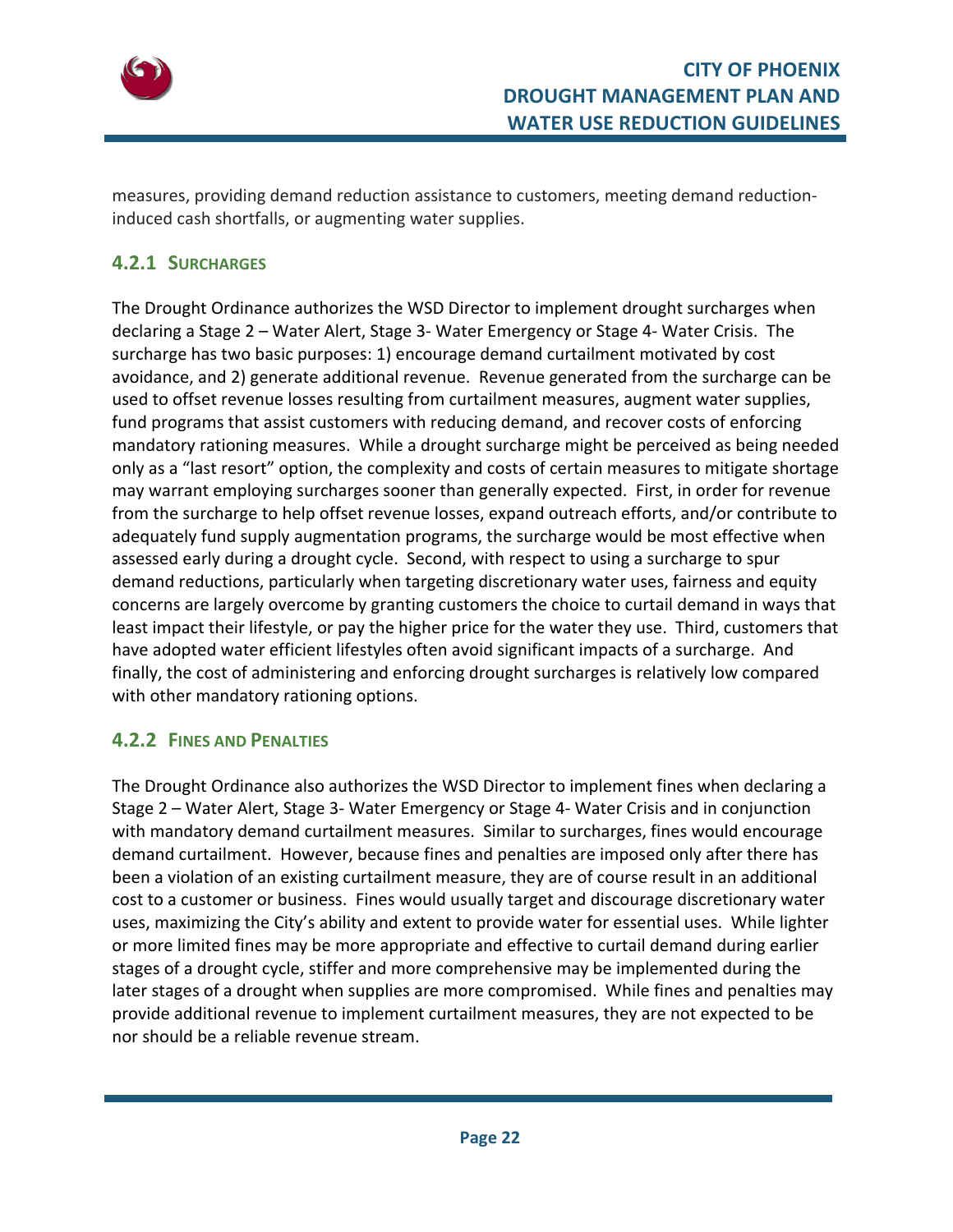

# **5.0 ADDRESSING SHORTAGE – CONCLUSION**

Drought is a regular phenomenon and a fact of life in the arid southwest. Fundamental and progressive actions taken in Arizona and by Phoenix over the last few decades have greatly reduced the chances that drought will mean water shortages for City customers and businesses while simultaneously increasing the sustainability of our supplies.

Because of this foresight, the Drought Management Plan and Water Use Reduction Guidelines primarily focuses upon improving the water efficiency of our customers and helping them understand how to prepare for shortage when supplies are adequate, but shifts to curtailing demand when shortage occurs. Curtailment measures are progressive, focusing upon discretionary water uses at first, and would only address water uses important to quality of life, the economy, and public health, safety and welfare if absolutely necessary.

The City's approach to managing drought and the measures undertaken for water shortages will evolve with time. Changes in the water use characteristics by residents and businesses, the type and location of development and redevelopment in Phoenix, the regional climate and how regionally important supplies are managed all may alter Phoenix's drought management and curtailment measure strategies. As in the past, Phoenix will continuously strive to improve its water supply resiliency and to address these changes to ensure public safety, economic opportunity, and quality of life for residents and business.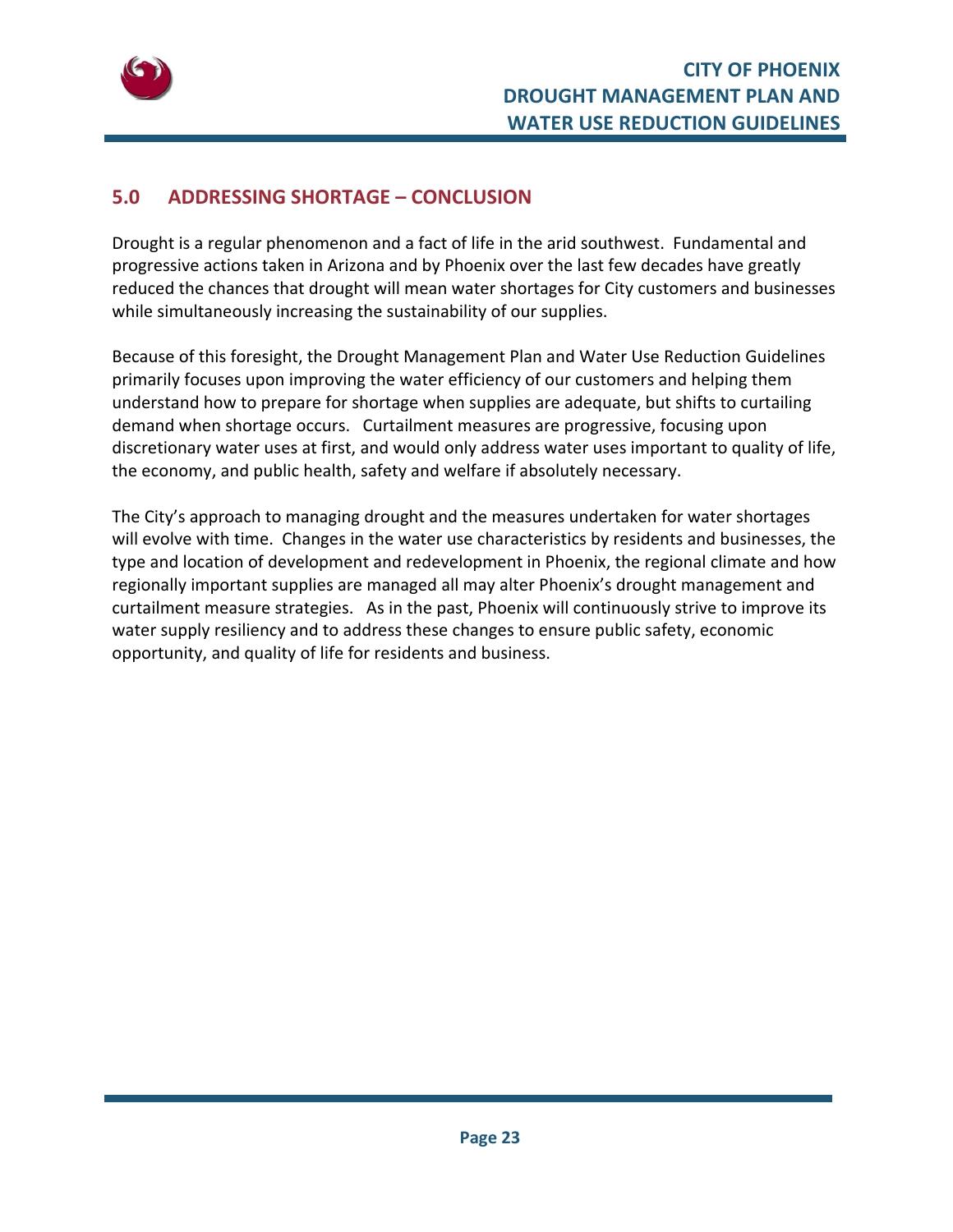

#### **APPENDIX A ‐ DROUGHT MANAGEMENT ORDINANCE**

#### **ARTICLE X. DROUGHT MANAGEMENT RESPONSE PROCEDURE**

#### **37‐121 Scope.**

A drought management response procedure is established for the City and its water service area for implementation during a declared water shortage. The drought management response procedure includes the provisions of this article, rules and guidelines adopted pursuant to this article, and the drought management plan.

(Ord. No. G‐6741, § 2 (Exh. A), 2020)

#### **37‐122 Declaration of policy.**

The waste or unreasonable use of water must be prevented during times of drought and water system or supply interruptions to ensure the general public welfare and safety. Therefore, the drought management response procedure is adopted.

(Ord. No. G‐6741, § 2 (Exh. A), 2020)

#### **37‐123 Authorization.**

The Director shall implement the drought management response procedure on the Director's determination, pursuant to the standards stated in this article, that implementation is necessary to protect the public welfare and safety.

(Ord. No. G‐6741, § 2 (Exh. A), 2020)

#### **37‐124 Application.**

The provisions of this article apply to all persons, customers and property served by the Department.

(Ord. No. G‐6741, § 2 (Exh. A), 2020)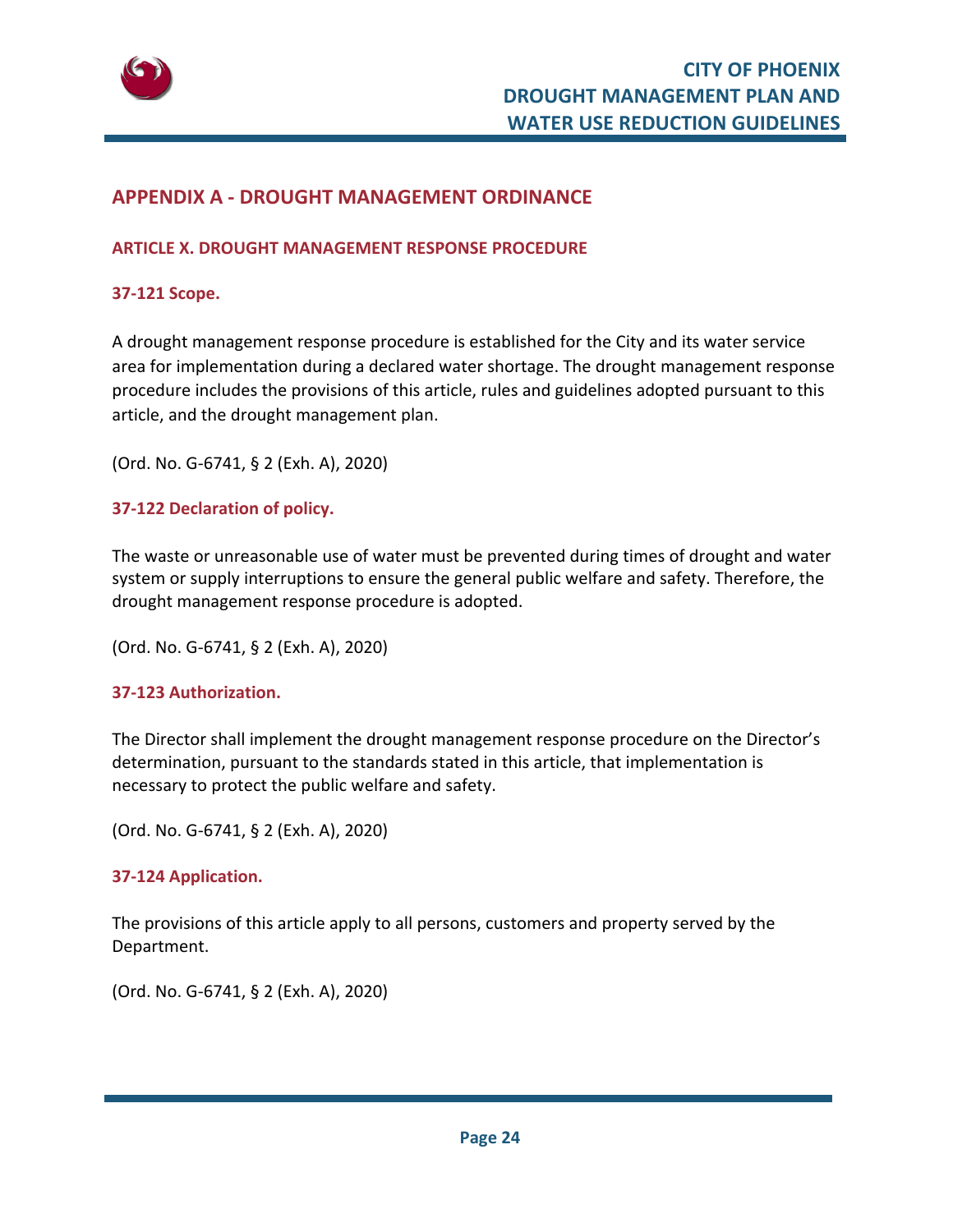

#### **37‐125 Water use reduction stages.**

A. No person may knowingly use or permit the use of water from the City in violation of the drought management response procedure.

B. The Director will promulgate a drought management plan that sets out criteria, consistent with this article, for determining when and where particular regulations within a water use reduction stage are to be implemented and terminated. The Director will update the drought management plan when, in the opinion of the Director, the conditions of the public water system have changed and necessitate an update. The drought management plan will be available to the public at the City Clerk's office, the Department administrative offices, and on the City's website.

C. If there is a violation of the drought management response procedure, the Director may take actions, including mandatory measures up to and including disconnection of service, and other enforcement actions as necessary to ensure compliance with the drought management response procedure. The Department will provide notice of the violation to the customer for the service where the violation occurred electronically or by placing a notice on the property where the violation occurred. The Department will provide a duplicate notice by United States mail to any other person known to the Department to be responsible for the violation or its correction. The notice will describe the violation and order the action corrected, ceased, or abated immediately or within a time specified by the Department. If the order is not complied with, the Department may immediately terminate the service where the violation occurred. If a service is terminated, the Department will assess and collect a fee, in an amount to be determined by the Director, before service is restored. The fee will be in addition to other fees or charges imposed by this chapter for termination or reconnection of service.

D. If a second violation occurs at the same property or is committed by the same responsible party, the Department may immediately physically disconnect service at the location of the violation. Service will not be reconnected unless a device supplied by the Department that restricts the flow of water to the service is installed. The Director may impose an additional fee, in addition to other fees or charges imposed by this section and chapter, for the disconnection and reconnection of service.

(Ord. No. G‐6741, § 2 (Exh. A), 2020)

#### **37‐126 Stage 1—Water alert.**

A. The Director may declare a Stage 1 Water Alert when an insufficient water supply appears likely due to water system or supply limitations or structural failure, or when a catastrophic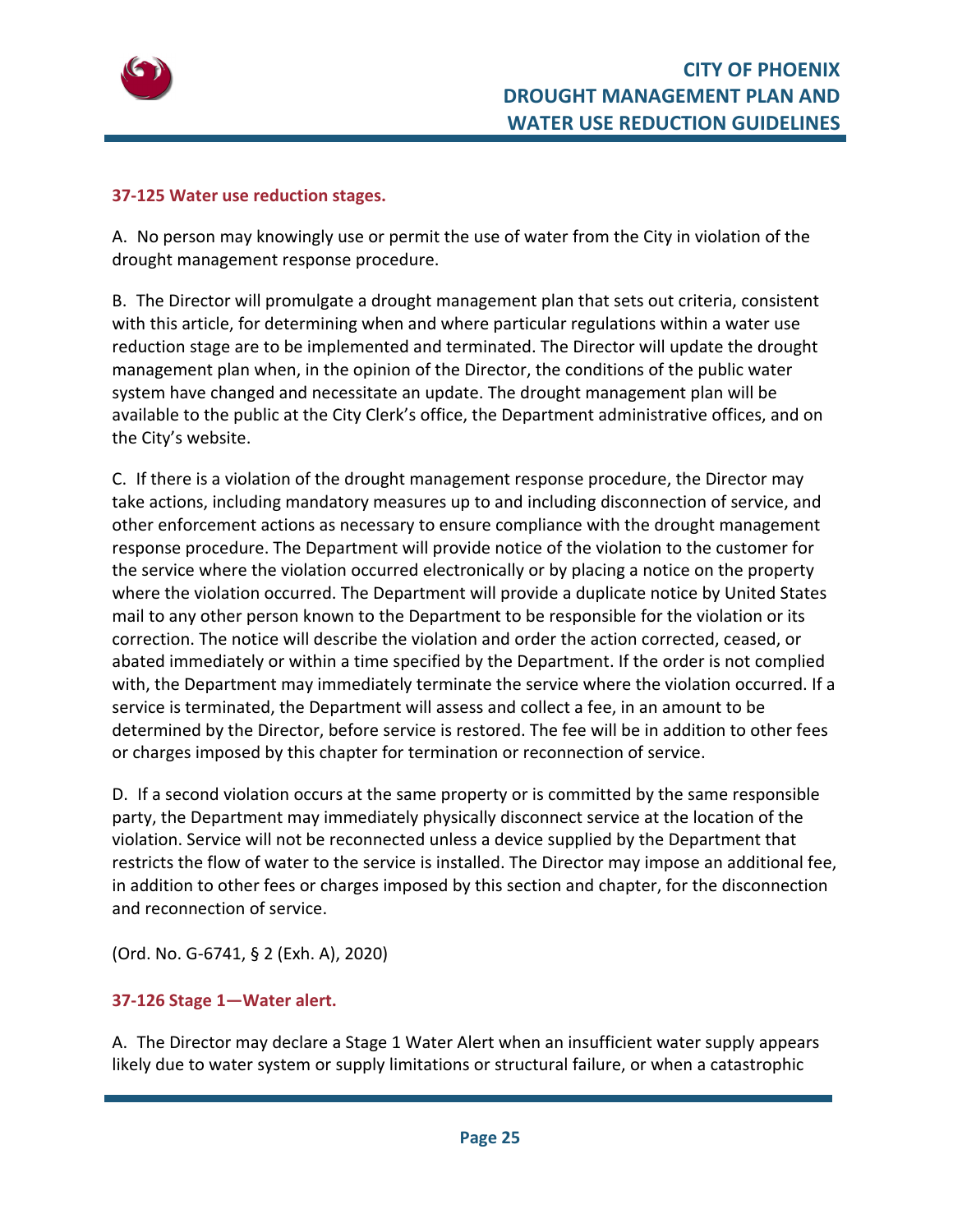

incident threatens the existing water supply or water delivery system. The declaration may designate the entire City service area or a portion of the service area, if the shortage is not system‐wide.

B. On publication of a declaration by the Director of a Stage 1 Water Alert, the Department will implement the drought management plan. The water alert will trigger an intensive public education and information program to assist all customers impacted by the shortage to understand the state of the emergency and the need for voluntary compliance. City personnel will direct resources to enforce all existing City codes that impact water use.

C. The Director may terminate the Stage 1 Water Alert when the Director determines that the conditions on which the Director declared the Stage 1 Water Alert no longer exist.

(Ord. No. G‐6741, § 2 (Exh. A), 2020)

#### **37‐127 Stage 2—Water Warning.**

A. The Director may declare a Stage 2 Water Warning when an insufficient water supply occurs due to water system or supply limitations or structural failure, or when a catastrophic incident limits the existing water supply or water delivery system. The declaration may designate the entire City service area or a portion of the service area, if the shortage is not system-wide.

B. On publication of a declaration by the Director of a Stage 2 Water Warning, elements of a Stage 2 Water Warning prescribed in the drought management plan may become mandatory and be enforced, as determined necessary by the Director. The elements may include, in addition to any other remedy available in this chapter, surcharges authorized by this chapter.

C. The Director may terminate the Stage 2 Water Warning when the Director determines that the conditions on which the Director declared the Stage 2 Water Warning no longer exist.

(Ord. No. G‐6741, § 2 (Exh. A), 2020)

#### **37‐128 Stage 3—Water Emergency.**

A. The Director may declare a Stage 3 Water Emergency when additional reductions in deliveries or other system constraints will occur to a level such that Stage 2 water use reduction measures will be insufficient to ensure water demands are met in the service area. The declaration may designate the entire City service area or a portion of the service area, if the shortage is not system‐wide.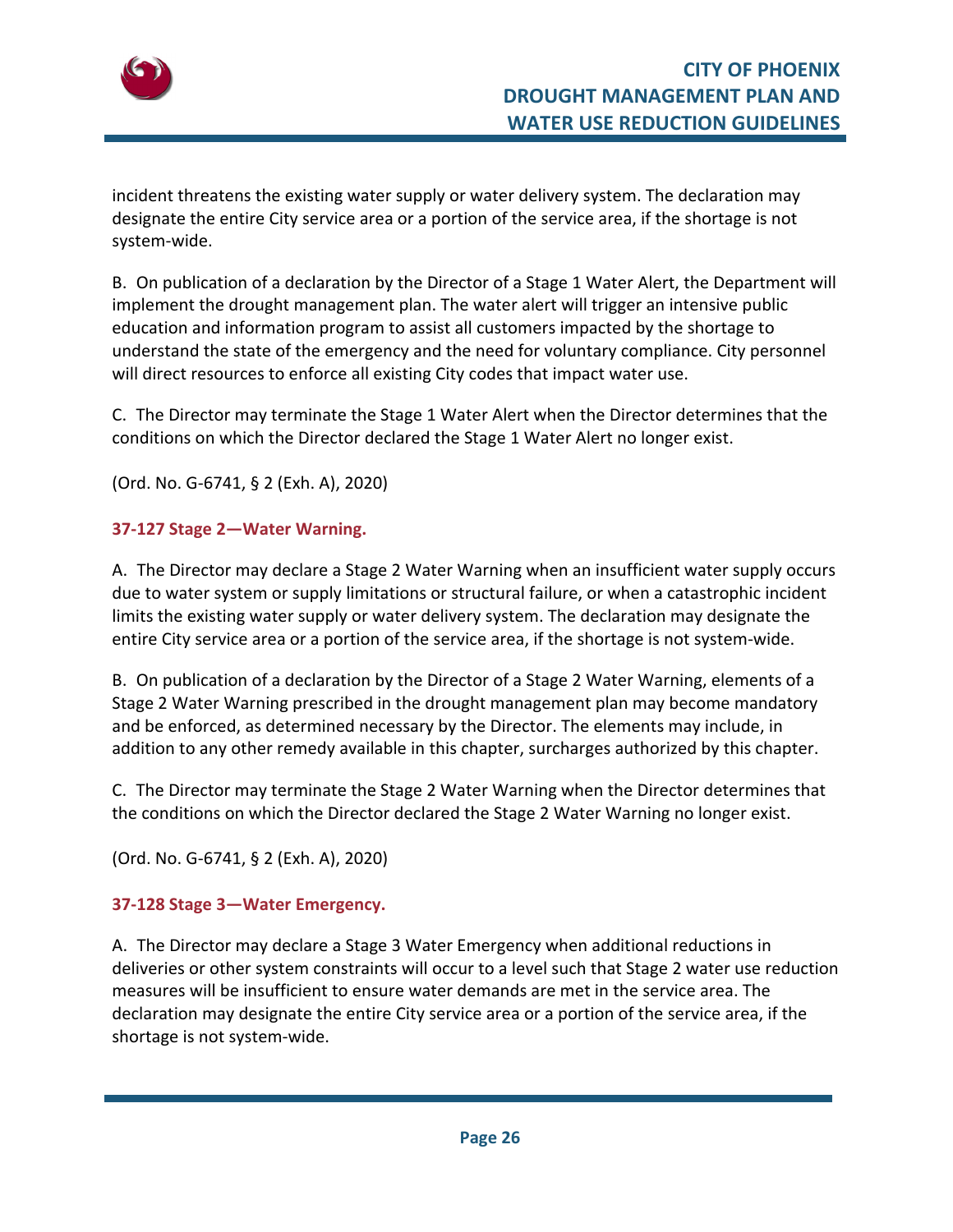

B. On publication of a declaration by the Director of a Stage 3 Water Emergency, the Department will implement mandatory water use reduction programs, and the Director will recalculate the surcharge, and the surcharges will be applied to meet the increased regulation and enforcement expenses of this article.

C. The Director may terminate the Stage 3 Water Emergency when the Director determines that the conditions on which the Director declared the Stage 3 Water Emergency no longer exist.

(Ord. No. G‐6741, § 2 (Exh. A), 2020)

#### **37‐129 Stage 4—Water crisis.**

A. The Director may declare a Stage 4 Water Crisis when additional reductions in deliveries or other system constraints will occur to a level such that Stage 3 emergency supply and water use reduction measures will be insufficient to ensure water demands are met in the service area and additional measures are necessary to protect human health and safety. The declaration may designate the entire City service area or a portion of the service area, if the shortage is not system‐wide.

B. On publication of a declaration by the Director of a Stage 4 Water Crisis, the Director may impose a surcharge for water service sufficient to reduce water demand to match available supplies. All monies collected from surcharges in excess of replacement of revenues lost through drought‐induced demand reduction and use programs will be used consistent with this article.

C. The Director may terminate the Stage 4 Water Crisis when the Director determines that the conditions on which the Director declared the Stage 4 Water Crisis no longer exist.

(Ord. No. G‐6741, § 2 (Exh. A), 2020)

#### **37‐130 Water use reduction implementation.**

A. The Director, in consultation with the City Manager, will declare a stage of water use reduction by public declaration and will publish the declaration a minimum of one time in a daily newspaper or a weekly publication of general circulation. The declaration may include water-use restrictions and other measures ordered by the Director as allowed by this article or the drought management plan. Applicable restrictions take effect and are enforceable on publication of the announcement; except that restrictions due to water treatment or delivery system failure, or unforeseen sudden increases in demand for water, are enforceable